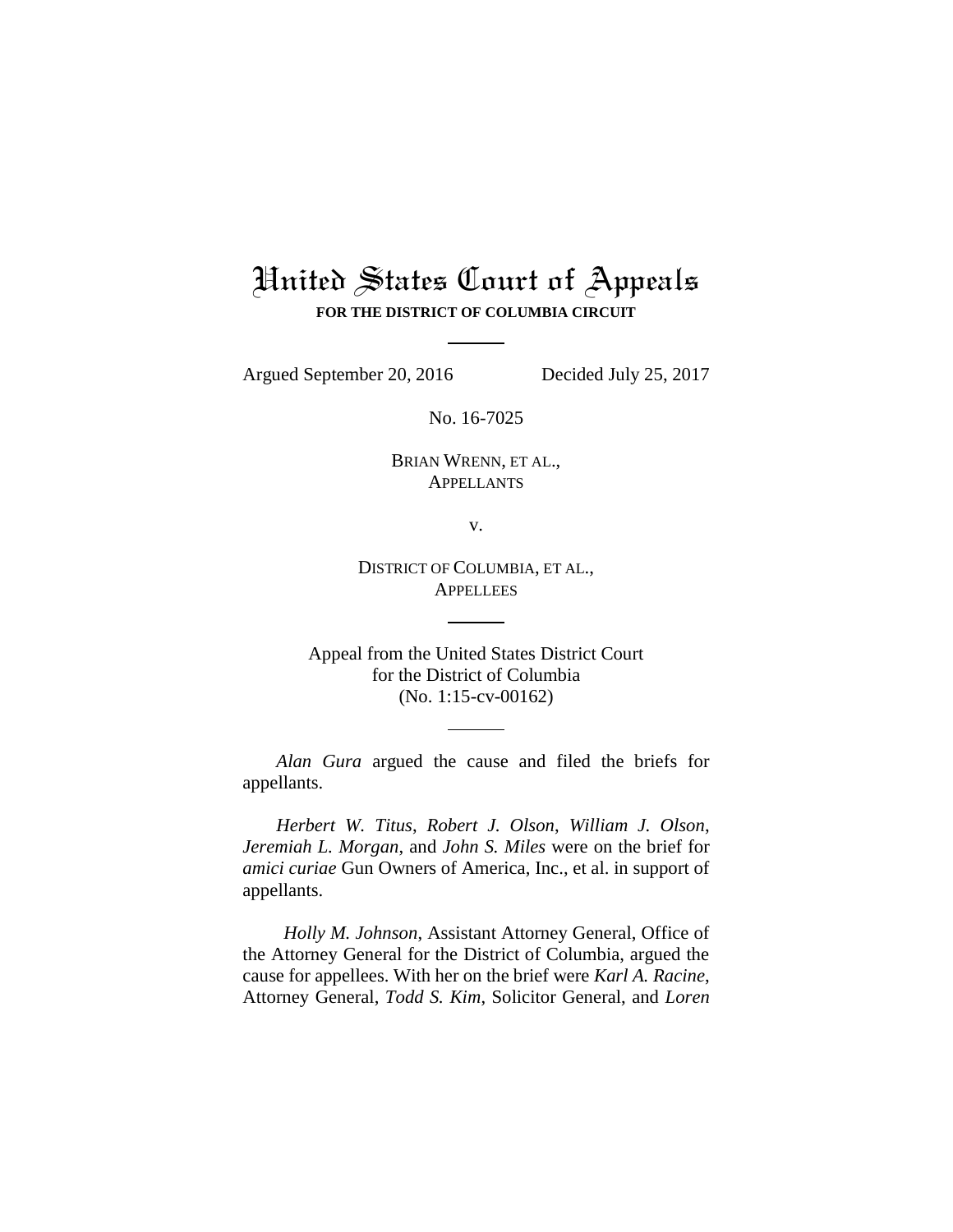*L. AliKhan*, Deputy Solicitor General. *Richard S. Love*, Assistant Attorney General, entered an appearance.

*Adam K. Levin* and *Jonathan E. Lowy* were on the brief for *amicus curiae* The Brady Center to Prevent Gun Violence in support of appellees District of Columbia and Cathy L. Lanier.

*Brian E. Frosh*, Attorney General, Office of the Attorney General for the State of Maryland, *Joshua N. Auerbach*, Assistant Attorney General, *Maura Healey*, Attorney General, Office of the Attorney General for the Commonwealth of Massachusetts, *Eric T. Schneiderman*, Attorney General, Office of the Attorney General for the State of New York, *Ellen F. Rosenblum*, Attorney General, Office of the Attorney General for the State of Oregon, *Robert W. Ferguson*, Attorney General, Office of the Attorney General for the State of Washington, *Kamala D. Harris*, Attorney General, Office of the Attorney General for the State of California, *George Jepsen*, Attorney General, Office of the Attorney General for the State of Connecticut, *Douglas S. Chin*, Attorney General, Office of the Attorney General for the State of Hawaii, *Lisa Madigan*, Attorney General, Office of the Attorney General for the State of Illinois, and *Tom Miller*, Attorney General, Office of the Attorney General for the State of Iowa, were on the brief for *amici curiae* States of Maryland, California, Connecticut, Hawaii, Illinois, Iowa, Massachusetts, New York, Oregon, and Washington in support of appellees.

*Paul R.Q. Wolfson* and *Walter A. Smith, Jr.* were on the brief for *amici curiae* DC Appleseed Center for Law & Justice, et al. in support of defendants-appellees.

*Deepak Gupta* was on the brief for *amicus curiae* Everytown For Gun Safety in support of appellees.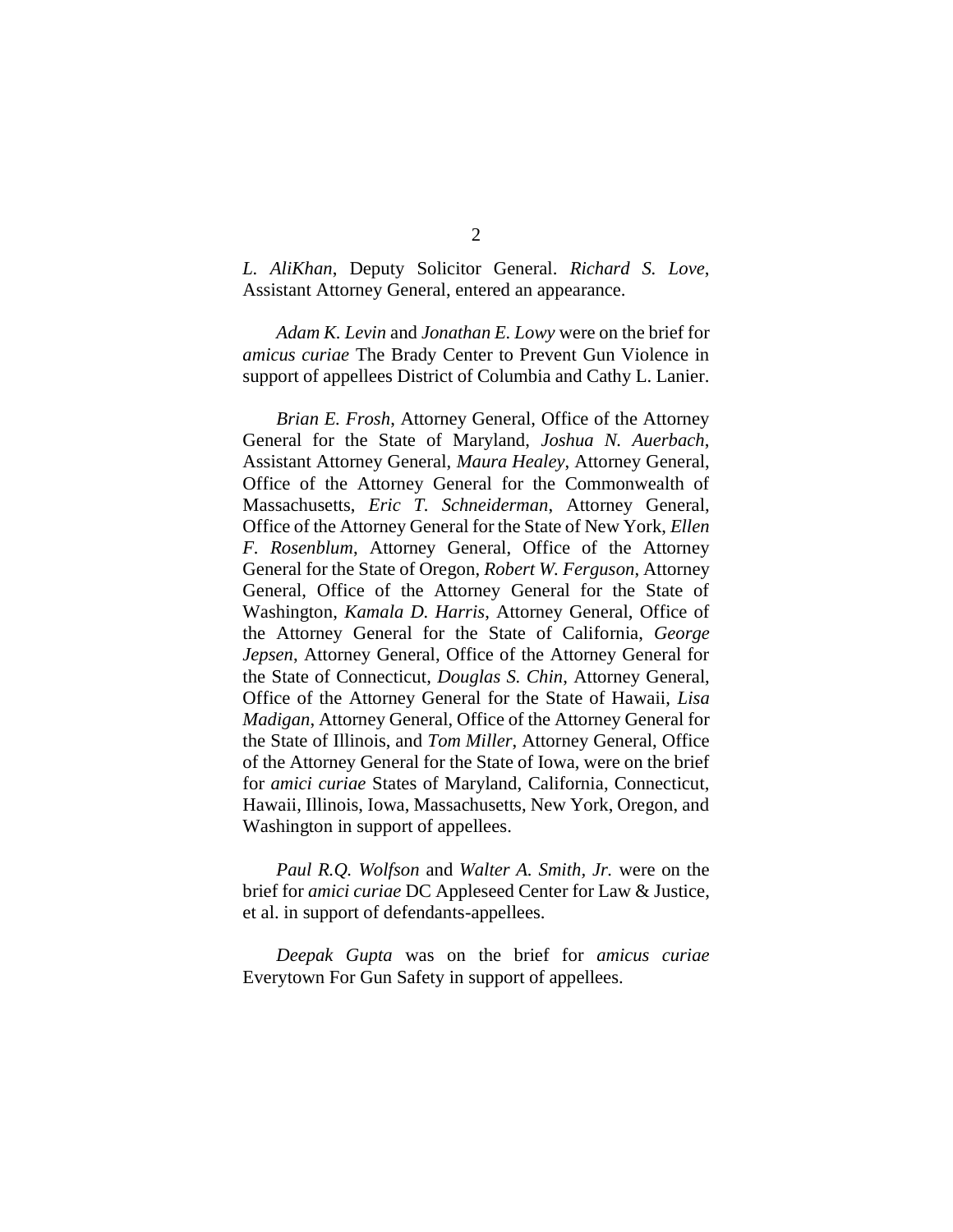## 3

#### No. 16-7067

#### MATTHEW GRACE AND PINK PISTOLS, **APPELLEES**

v.

### DISTRICT OF COLUMBIA AND PETER NEWSHAM, IN HIS OFFICIAL CAPACITY AS CHIEF OF POLICE FOR THE METROPOLITAN POLICE DEPARTMENT, **APPELLANTS**

Appeal from the United States District Court for the District of Columbia (No. 1:15-cv-02234)

*Loren L. AliKhan*, Deputy Solicitor General, Office of the Attorney General for the District of Columbia, argued the cause for appellants. With her on the briefs were *Karl A. Racine*, Attorney General, *Todd S. Kim*, Solicitor General, and *Holly M. Johnson*, Assistant Attorney General.

*Brian E. Frosh*, Attorney General, Office of the Attorney General for the State of Maryland, *Joshua N. Auerbach*, Assistant Attorney General, *Maura Healey*, Attorney General, Office of the Attorney General for the Commonwealth of Massachusetts, *Eric T. Schneiderman*, Attorney General, Office of the Attorney General for the State of New York, *Ellen F. Rosenblum*, Attorney General, Office of the Attorney General for the State of Oregon, *Robert W. Ferguson*, Attorney General, Office of the Attorney General for the State of Washington, *Kamala D. Harris*, Attorney General, Office of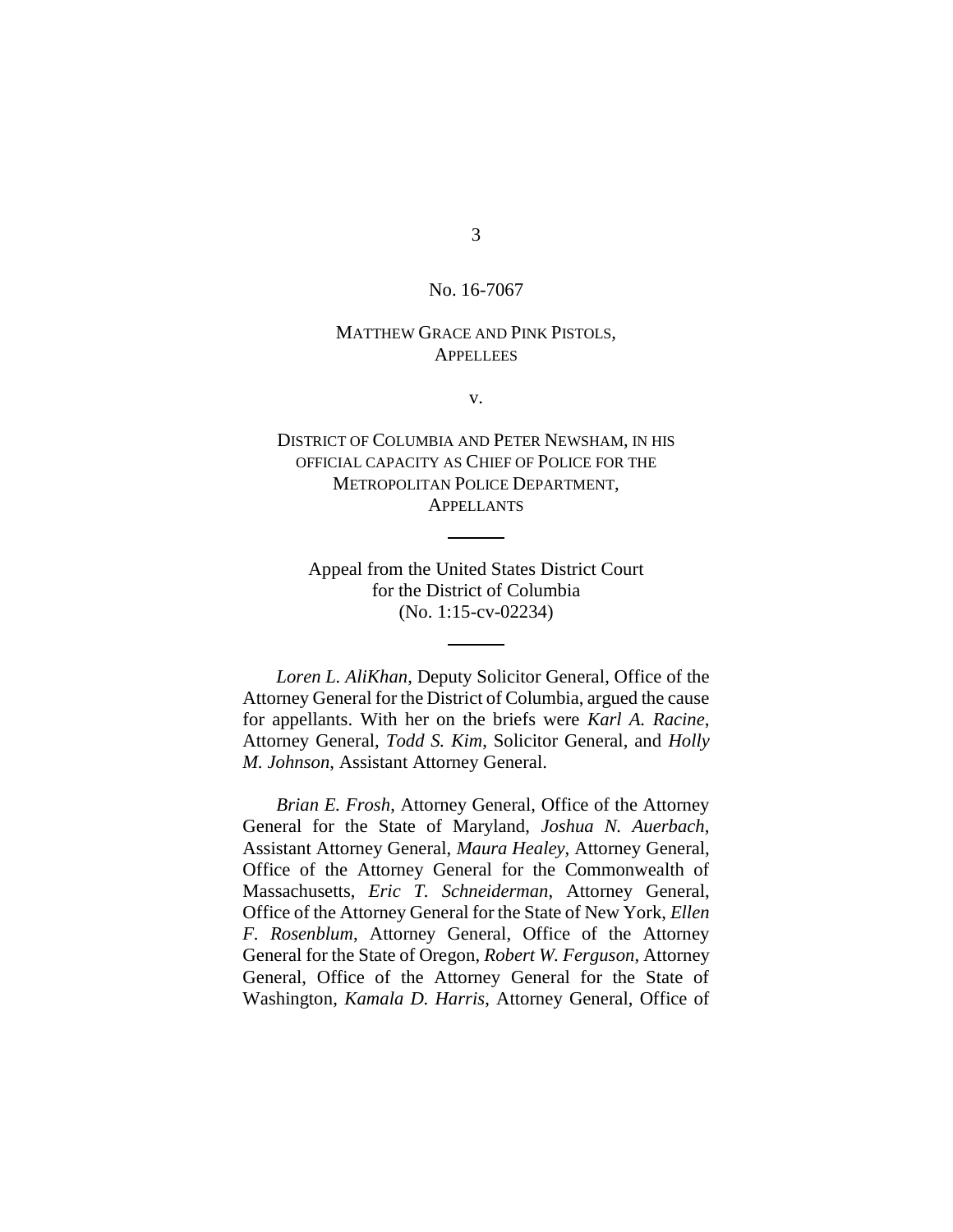the Attorney General for the State of California, *George Jepsen*, Attorney General, Office of the Attorney General for the State of Connecticut, *Douglas S. Chin*, Attorney General, Office of the Attorney General for the State of Hawaii, *Lisa Madigan*, Attorney General, Office of the Attorney General for the State of Illinois, and *Tom Miller*, Attorney General, Office of the Attorney General for the State of Iowa, were on the brief for Maryland, California, Connecticut, Hawaii, Illinois, Iowa, Massachusetts, New York, Oregon, and Washington in support of appellants.

*Paul R.Q. Wolfson* and *Walter A. Smith, Jr*. were on the brief for *amici curiae* DC Appleseed Center for Law & Justice, et al. in support of defendants-appellants.

*Deepak Gupta* was on the brief for *amicus curiae* Everytown for Gun Safety in support of defendants-appellants.

*Adam K. Levin* and *Jonathan Lowy* were on the brief for *amicus curiae* Brady Center to Prevent Gun Violence in support of appellants District of Columbia and Cathy L. Lanier.

*David H. Thompson* argued the cause for appellees. With him on the brief was *Charles J. Cooper*, *Howard C. Nielson, Jr.*, *Peter A. Patterson*, and *John D. Ohlendorf*.

*Mark Brnovich*, Attorney General, Office of the Attorney General for the State of Arizona, *John R. Lopez, IV*, Solicitor General, *Keith Miller*, Assistant Solicitor General, *Alan Wilson*, Attorney General, Office of the Attorney General for the State of South Carolina, *Marty J. Jackley*, Attorney General, Office of the Attorney General for the State of South Dakota, *Ken Paxton*, Attorney General, Office of the Attorney General for the State of Texas, *Sean D. Reyes*, Attorney General, Office of the Attorney General for the State of Utah,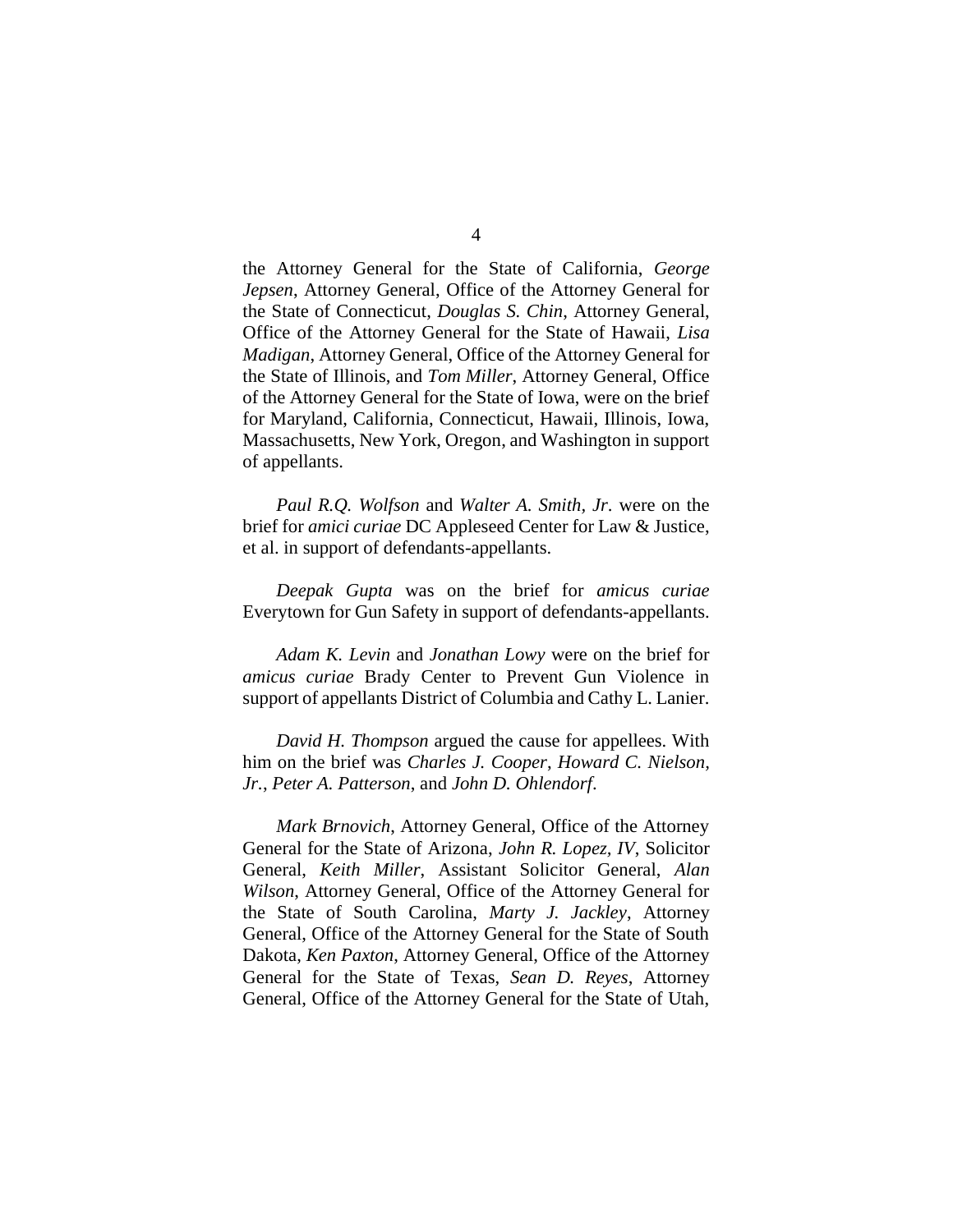*Patrick Morrisey*, Attorney General, Office of the Attorney General for the State of West Virginia, *Brad D. Schimel*, Attorney General, Office of the Attorney General for the State of Wisconsin, *Peter K. Michael*, Attorney General, Office of the Attorney General for the State of Wyoming, *Luther Strange*, Attorney General, Office of the Attorney General for the State of Alabama, *Leslie Rutledge*, Attorney General, Office of the Attorney General for the State of Arkansas, *Gregory F. Zoeller*, Attorney General, Office of the Attorney General for the State of Indiana, *Chris Koster*, Attorney General, Office of the Attorney General for the State of Missouri, *Timothy C. Fox*, Attorney General, Office of the Attorney General for the State of Montana, *Adam Paul Laxalt*, Attorney General, Office of the Attorney General for the State of Nevada, *Michael DeWine*, Attorney General, Office of the Attorney General for the State of Ohio, and *E. Scott Pruitt*, Attorney General, Office of the Attorney General for the State of Oklahoma were on the brief for Arizona, Alabama, Arkansas, Indiana, Missouri, Montana, Nevada, Ohio, Oklahoma, South Carolina, South Dakota, Texas, Utah, West Virginia, Wisconsin, and Wyoming in support of plaintiffsappellees.

*Dan M. Peterson* and *C.D. Michel* were on the brief for *amici curiae* Western States Sheriffs' Association, et al. in support of plaintiffs-appellees.

*Paul D. Clement*, *Erin E. Murphy*, and *Christopher G. Michel* were on the brief for *amicus curiae* National Rifle Association of America, Inc. in support of plaintiffs-appellees.

*Herbert W. Titus*, *Robert J. Olson*, *William J. Olson*, *Jeremiah L. Morgan*, and *John S. Miles* were on the brief for *amicus curiae* Gun Owners of America, Inc., et al. in support of plaintiffs-appellees.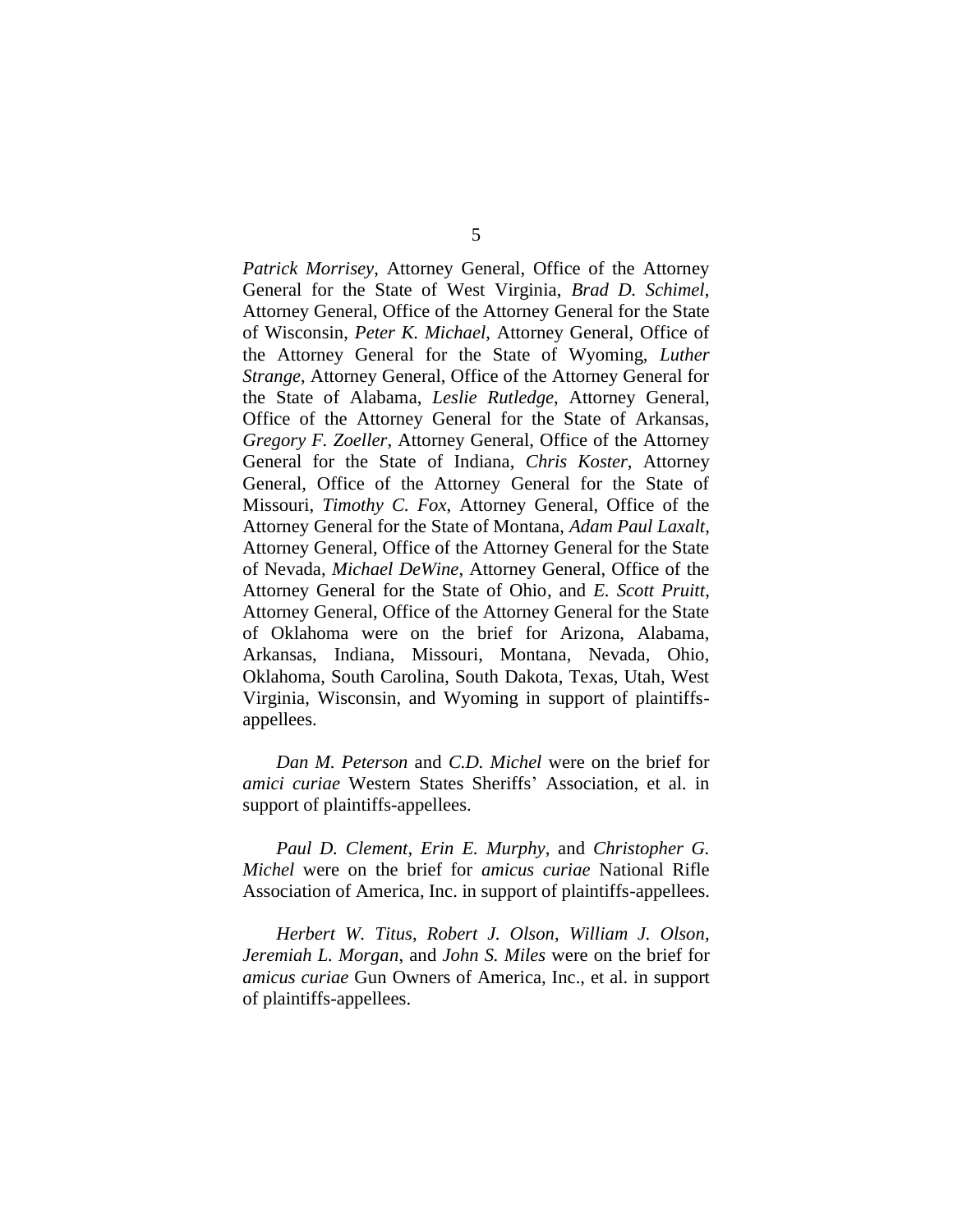#### Opinion for the Court filed by *Circuit Judge* GRIFFITH.

Dissenting opinion filed by *Circuit Judge* HENDERSON.

Before: HENDERSON and GRIFFITH, *Circuit Judges*, and WILLIAMS, *Senior Circuit Judge*.

GRIFFITH, *Circuit Judge*: Constitutional challenges to gun laws create peculiar puzzles for courts. In other areas, after all, a law's validity might turn on the value of its goals and the efficiency of its means. But gun laws almost always aim at the most compelling goal—saving lives—while evidence of their effects is almost always deeply contested. On top of that, the Supreme Court has offered little guidance. Its "first in-depth examination of the Second Amendment" is younger than the first iPhone. *District of Columbia v. Heller (Heller I)*, 554 U.S. 570, 634 (2008). And by its own admission, that first treatment manages to be mute on how to review gun laws in a range of other cases. *See id.* at 634. But listening closely to *Heller I* reveals this much at least: the Second Amendment erects some absolute barriers that no gun law may breach. This lesson will prove crucial as we consider the challenges presented in these cases to the District of Columbia's limits on carrying guns in public.

I

These cases involve the District's third major attempt in forty years at managing what the D.C. Council sees as the tension between public safety and the Second Amendment. In 1976, the District banned all handgun possession. D.C. Code §§ 7-2502.01(a), 7-2502.02(a)(4) (2001). When that ban was struck down in *Heller I*, the Council followed it with a ban on carrying. *Id.* § 22-4504 (2009). And when *that* was struck down in *Palmer v. District of Columbia*, 59 F. Supp. 3d 173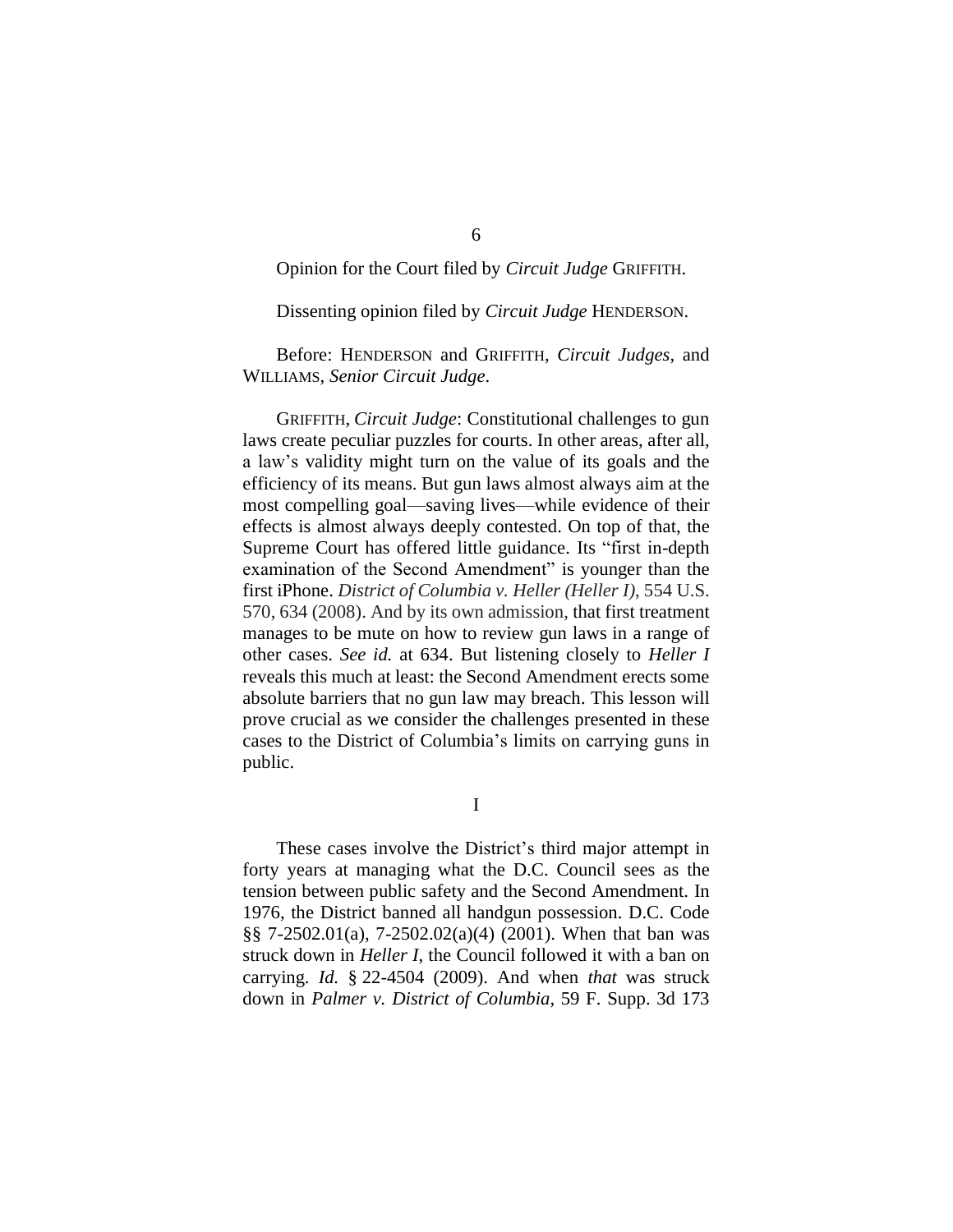(D.D.C. 2014), the Council responded with the law challenged here, which confines carrying a handgun in public to those with a special need for self-defense.

The challenged D.C. Code provisions direct the District's police chief to promulgate regulations limiting licenses for the concealed carry of handguns (the only sort of carrying the Code allows) to those showing a "good reason to fear injury to [their] person or property" or "any other proper reason for carrying a pistol." *Id.*  $\S$  22-4506(a)-(b).<sup>1</sup> The Code also limits what the police chief may count as satisfying these two criteria, in the course of promulgating regulations and issuing licenses.

To receive a license based on the first prong—a "good reason to fear injury"—applicants must show a "special need for self-protection distinguishable from the general community as supported by evidence of specific threats or previous attacks that demonstrate a special danger to the applicant's life." *Id.* § 7-2509.11(1)(A). The police chief's regulations further limit licenses granted on this basis to those who "allege, in writing, serious threats of death or serious bodily harm, any attacks on [their] person, or any theft of property from [their] person." D.C. Mun. Regs. tit. 24 § 2333.2-3.

For those seeking to establish some "other proper reason for carrying," the D.C. Code provides that an applicant's need to carry around cash or valuables as part of her job is sufficient. D.C. Code § 7-2509.11(1)(B). Two regulations implementing this criterion also specify that living or working "in a high crime area shall *not* by itself establish a good reason" to carry,

 $1$  The District currently allows some very limited carrying even without a permit. For example, owners may carry registered handguns for lawful recreational purposes and within their homes and places of business. D.C. Code § 22-4504.01.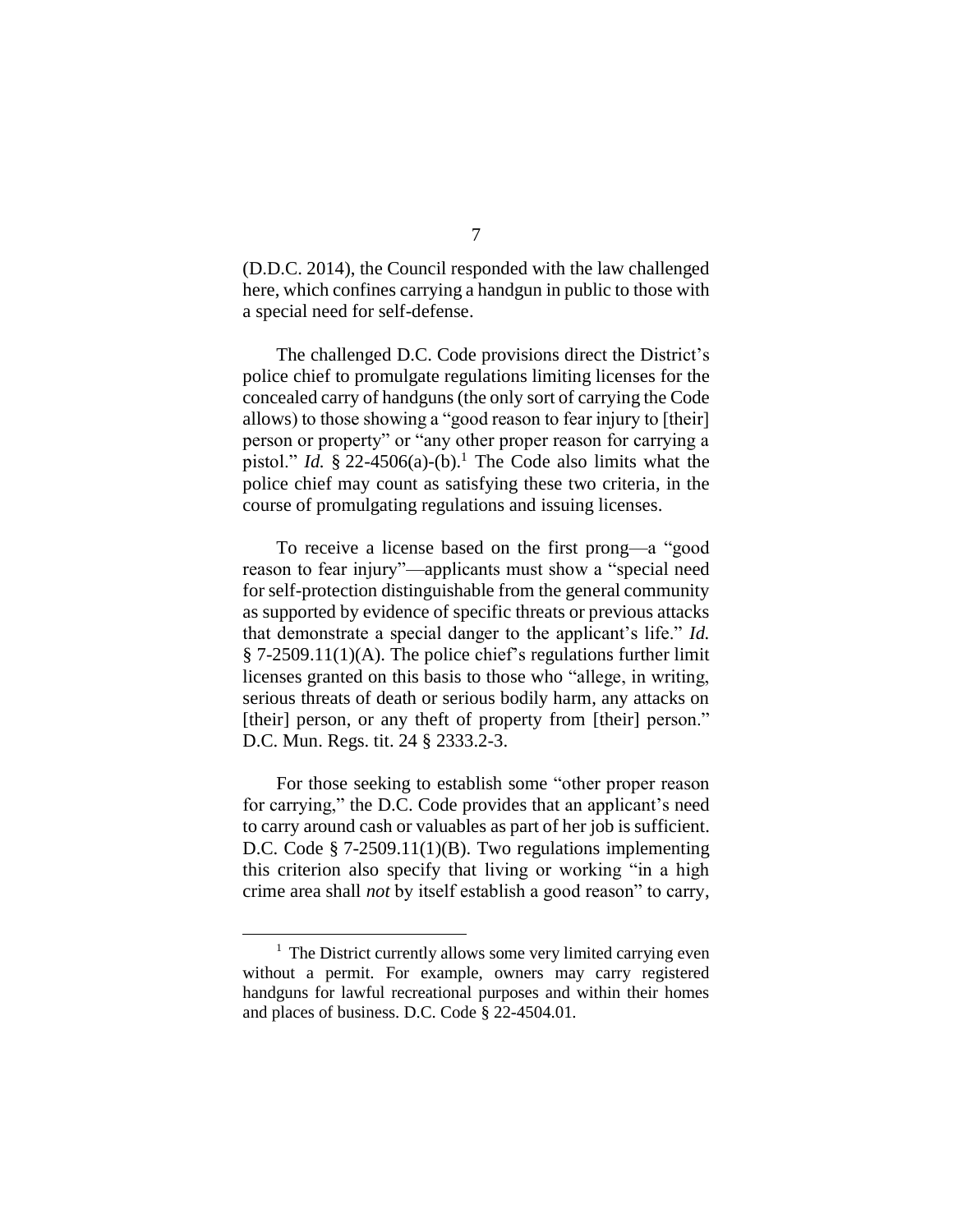D.C. Mun. Regs. tit. 24 § 2333.4 (emphasis added), but that having a close relative who is unable to meet his own special need for self-defense does. *Id.* § 2334.1.

We will refer to this ensemble of Code provisions and police regulations simply as the "good-reason" law or regulation. The D.C. Council thought this scheme justified in light of studies suggesting that expansive right-to-carry laws are associated with higher rates of crime and injury to innocents. The Council also cited the District's status as an urban area teeming with officials, diplomats, and major landmarks.

Before us are conflicting rulings in two cases before different district judges. Both cases involve plaintiffs denied a concealed-carry license solely for failing to show a special need for self-defense. Bringing the first case are Brian Wrenn, the Second Amendment Foundation, Inc., and two of its other members. The second case features Matthew Grace and the Pink Pistols, an organization in which Grace and other members champion the right of sexual minorities to carry guns for self-defense.

In each case, the plaintiffs sought a preliminary injunction barring the District from enforcing the good-reason regulation. In March 2016, a district judge denied the *Wrenn* plaintiffs' motion. Two months later, another district judge granted the *Grace* plaintiffs a preliminary injunction barring the District from enforcing the good-reason law against anyone. We combine the two appeals, over which we have jurisdiction under 28 U.S.C.  $\S 1292(a)(1)$ , and must consider all legal issues de novo, *see Abdullah v. Obama*, 753 F.3d 193, 197-98 (D.C. Cir. 2014).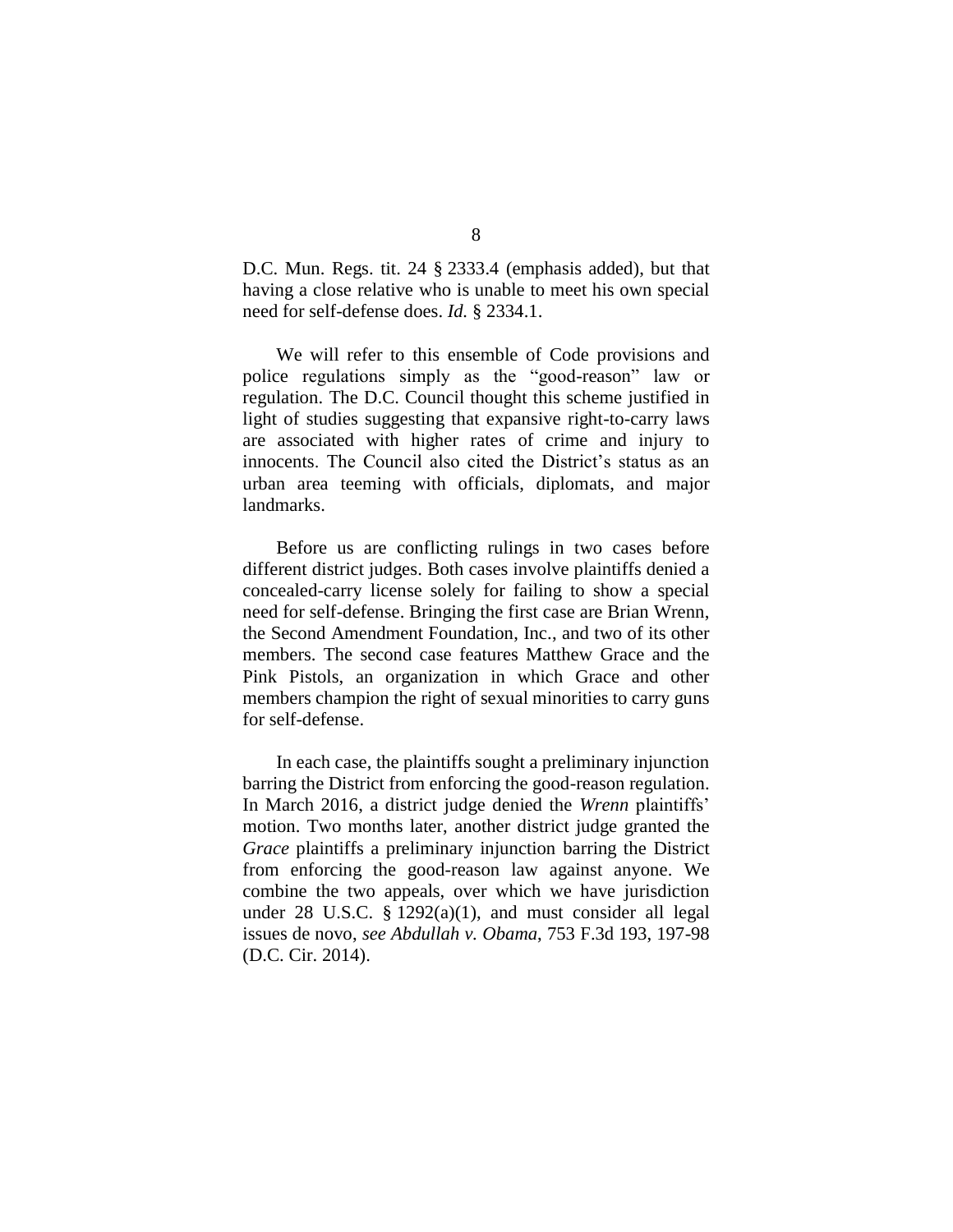We begin by asking if Grace and Wrenn have met their burden to show their Second Amendment challenges are likely to prevail. That question has several components in this case. In many areas of constitutional law, regulations that impose on rights are subject to one of three tests that are more or less stringent depending on the right and the burden at stake. Socalled rational-basis review requires the challenged law to bear a rational link to a legitimate public interest. Intermediate scrutiny looks for a substantial link to an important interest. And strict scrutiny demands that a law be narrowly tailored to a compelling public interest. *See generally* Richard H. Fallon, Jr., *Strict Judicial Scrutiny*, 54 U.C.L.A. L. Rev. 1267 (2007).

Whether we need that three-tiered framework here is one issue we will address. Grace and Wrenn hope we can consider their challenge without bothering to decide which level of scrutiny to apply to the District's regulation. In fact, the District shares that hope. For their part, Grace and Wrenn argue that we should deem the good-reason regulation invalid without applying tiers of scrutiny because this regulation is analogous to the "total ban" that the Supreme Court struck down in *Heller I* without pausing to weigh its benefits. The District, by contrast, thinks the law warrants no particular scrutiny because it does not burden protected rights *at all*.

The parties split on what we should do if we ultimately decide to apply tiers of scrutiny. Under our precedent, if we apply tiers of scrutiny at all, the proper level to apply would turn on whether a gun law imposes "substantial[ly]" on the Second Amendment's "core." *Heller v. District of Columbia*  (*Heller II*), 670 F.3d 1244, 1257 (D.C. Cir. 2011); *see also id.*  at 1253, 1256-57. The plaintiffs say the good-reason law does so, thus inviting strict scrutiny. The District would have us

9

II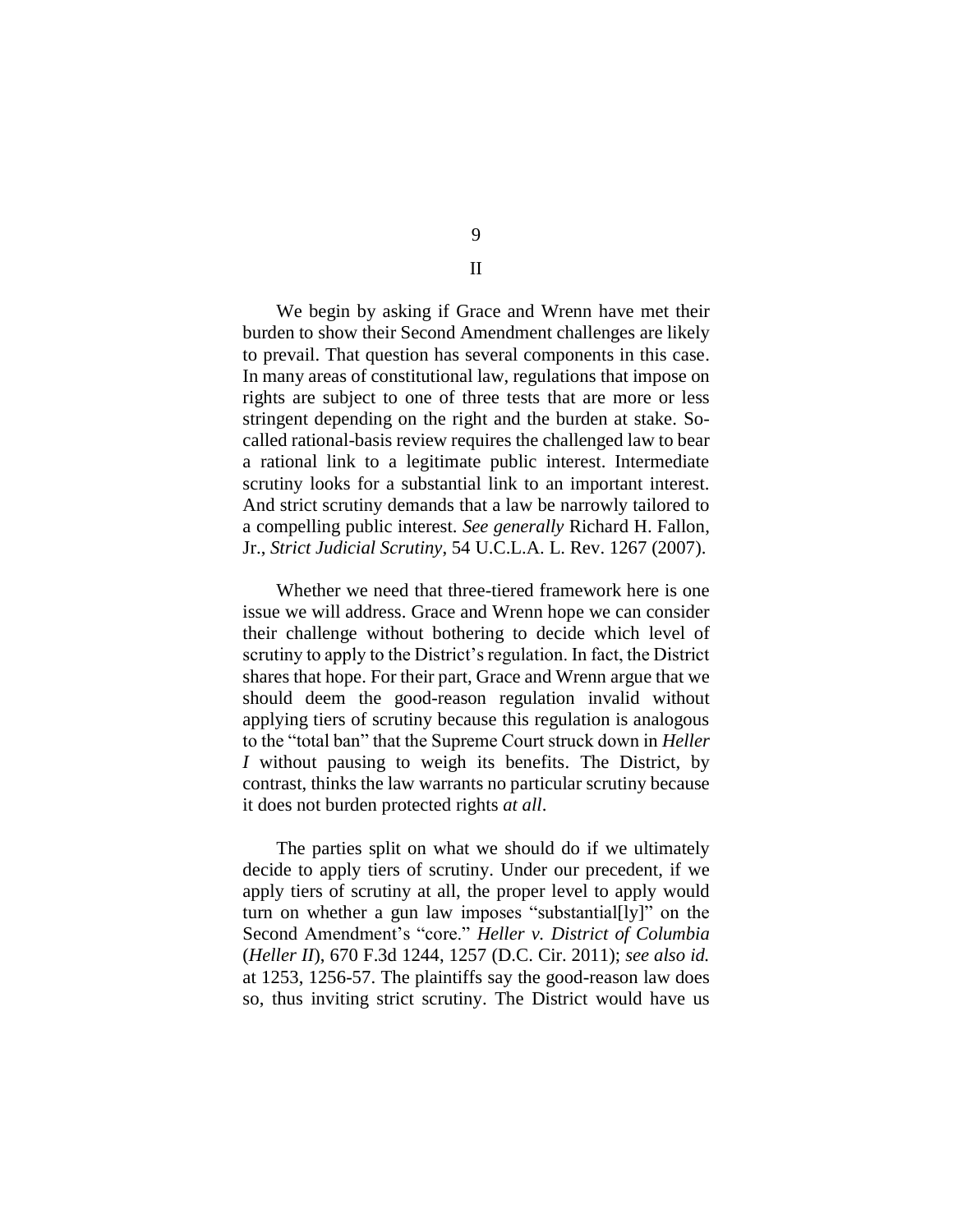apply intermediate scrutiny on the ground that the law's burden is not substantial or falls outside the Amendment's core.

Whichever path we take, we must determine if the goodreason law impinges on a "core" Second Amendment right. So we begin there. The District argues that the Amendment's core does not cover public carrying at all, or that it does not protect carrying in densely populated areas like D.C., or that it does not extend to carrying unless there is a special need for selfdefense. We take these three arguments in turn before considering the analysis of other circuit courts. Having thus judged whether the regulation impinges on core Second Amendment conduct, we will turn in Part III to determining and applying the proper form of review for these cases.

#### A

The "core" or "*central component*" of the Second Amendment right to keep and bear arms protects "individual self-defense," *McDonald v. City of Chicago*, 561 U.S. 742, 767-78 (2010) (internal quotation marks omitted), by "lawabiding, responsible citizens," *Heller I*, 554 U.S. at 635 though subject to certain "longstanding" regulations that limit the Amendment's scope, such as bans on possession "by felons and the mentally ill," *id.* No one doubts that under *Heller I* this core protection covers the right of a law-abiding citizen to keep in the home common firearms for self-defense.

Our first question is whether the Amendment's "core" extends to publicly carrying guns for self-defense. The District argues that it does not, citing *Heller I*'s observation that "the need for defense of self, family, and property is most acute" in the home. *Id.* at 628. But the fact that the need for self-defense is most pressing in the home doesn't mean that self-defense at home is the only right at the Amendment's core. After all, the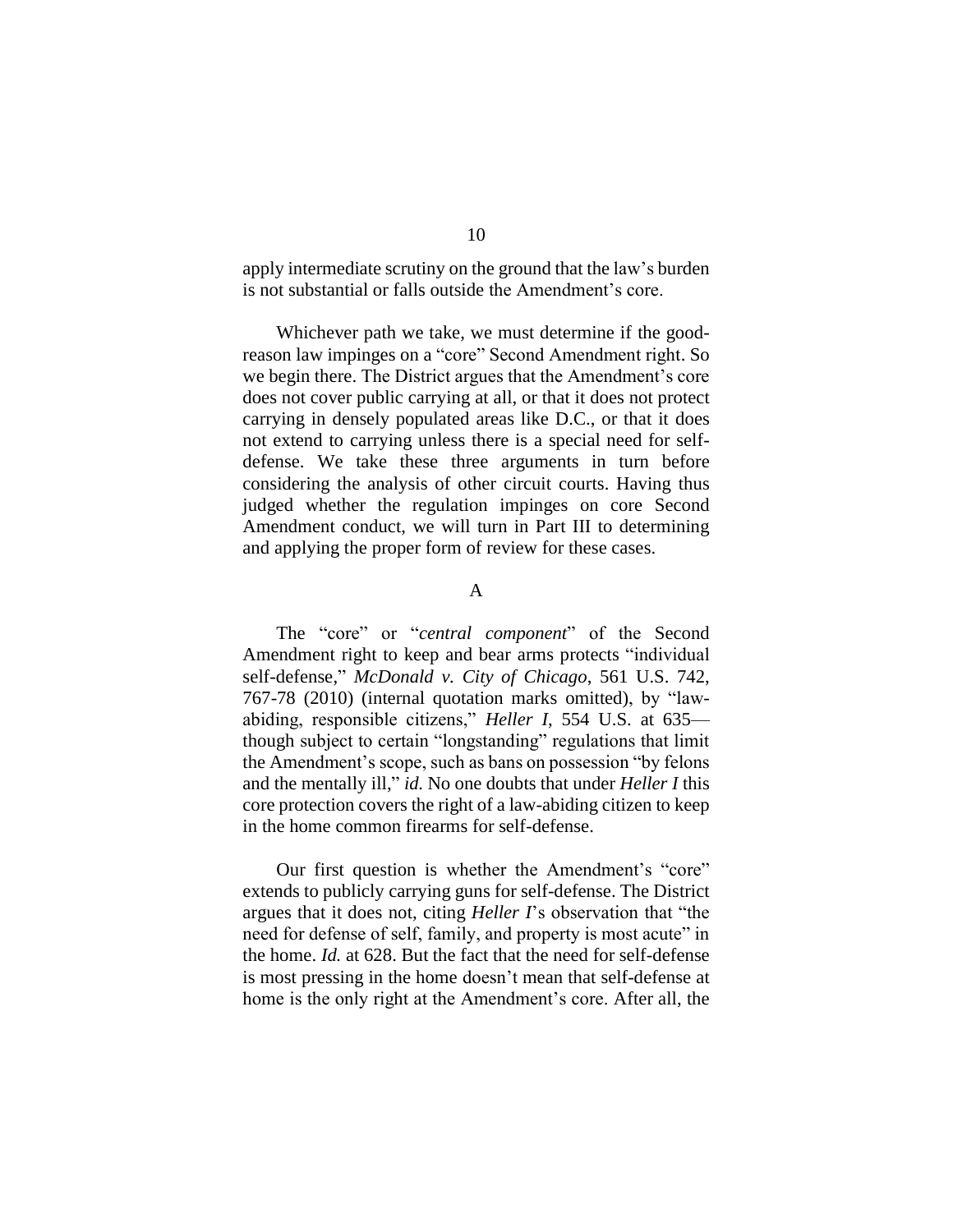Amendment's "core lawful purpose" is self-defense, *id.* at 630, and the need for that might arise beyond as well as within the home. Moreover, the Amendment's text protects the right to "bear" as well as "keep" arms. For both reasons, it's more natural to view the Amendment's core as including a lawabiding citizen's right to carry common firearms for selfdefense beyond the home (subject again to relevant "longstanding" regulations like bans on carrying "in sensitive places"). *Id.* at 626.

This reading finds support in parts of *Heller I* that speak louder than the Court's aside about where the need for guns is "most acute." That remark appears when *Heller I* turns to the particular ban on possession at issue there. By then the Court has spent over fifty pages giving independent and seemingly equal treatments to the right to "keep" and to "bear," first defining those "phrases" and then teasing out their implications. *See id.* at 570-628. In that long preliminary analysis, the Court elaborates that to "bear" means to "'wear, bear, or carry . . . upon the person or in the clothing or in a pocket, for the purpose . . . of being armed and ready for offensive or defensive action in a case of conflict with another person.'" *Id.* at 584 (quoting *Muscarello v. United States*, 524 U.S. 125, 143 (1998) (Ginsburg, J., dissenting)). That definition shows that the Amendment's core must span, in the Court's own words, the "right to possess *and carry* weapons in case of confrontation." *Id.* at 592 (emphasis added).

This first gloss on the Amendment's text and *Heller I*'s reasoning is reinforced by the history that *Heller I* deems essential for tracing the "*pre-existing* right" embodied by the Amendment. *Id.* at 592. *Heller I* pores over early sources to show that while preventing Congress from eliminating state militias was the "purpose that prompted the [Amendment's] codification," that purpose did not limit the right's substance,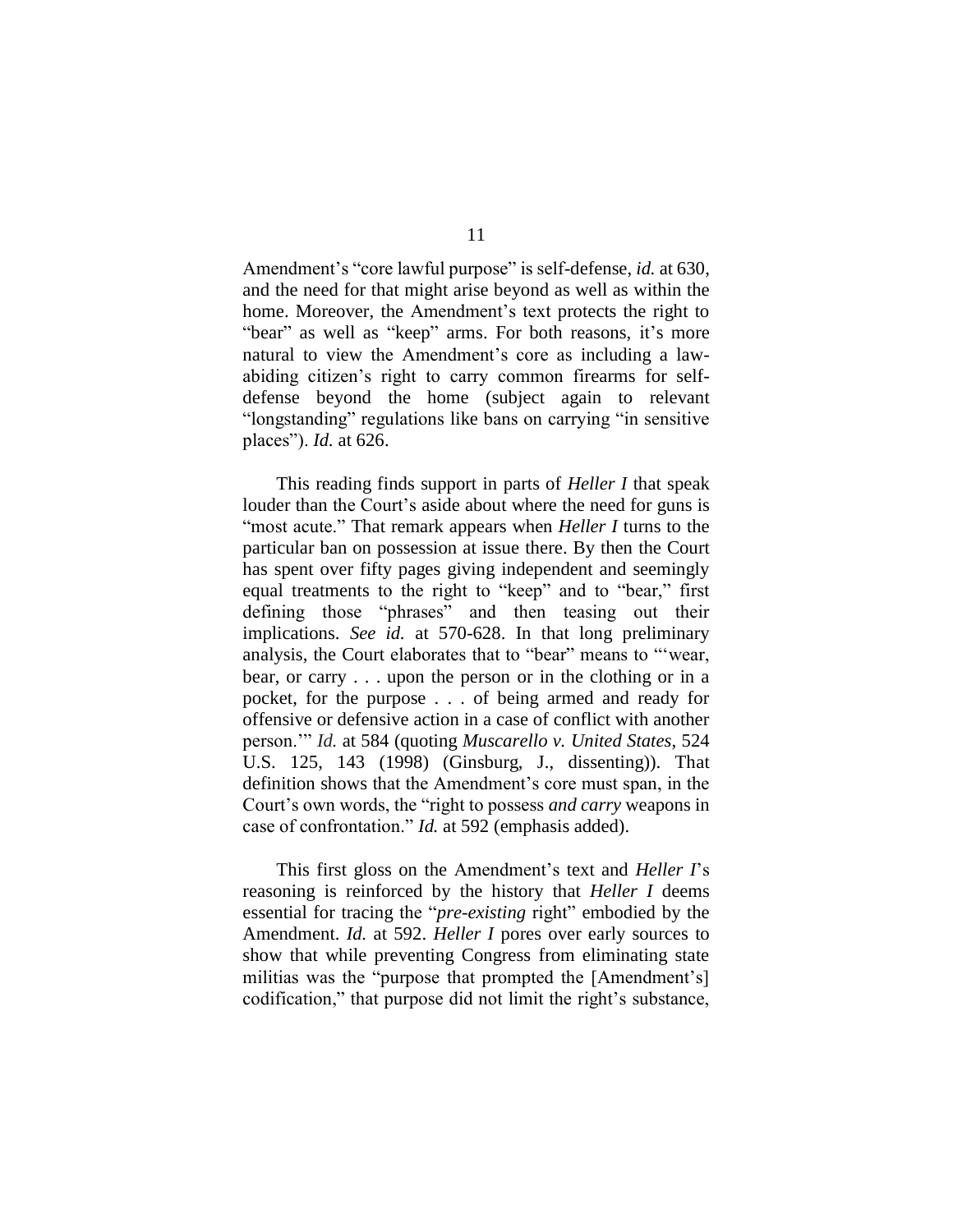which encompassed the personal right to armed self-defense. *Id.* at 599-600. Crucially, *Heller I* winds its way to this conclusion through a parade of early English, Founding-era, antebellum, and late-nineteenth century cases and commentaries. Those same sources attest that the Second Amendment squarely covers carrying beyond the home for self-defense.

Most of the relevant nineteenth-century cases, for example, assume the importance of carrying as well as possessing. Each puts another crack in the District's argument that carrying was peripheral to the right protected by the Amendment. *See Heller I*, 554 U.S. at 611-14, 629 (citing *State v. Reid*, 1 Ala. 612, 616-17 (1840) (allowing restrictions on the "manner of bearing arms" but not limits on carrying so severe "as to render [arms] wholly useless for the purpose of defence"); *Nunn v. State*, 1 Ga. 243, 251 (1846) (invalidating a ban on carrying insofar as it prohibited "bearing arms *openly*"); *State v. Chandler*, 5 La.Ann. 489 (1850) (observing that the Amendment shields a right to open carry); *Johnson v. Tompkins*, 13 F. Cas. 840, 852 (C.C. Pa. 1833) (finding in the Second Amendment and a state analogue "a right to carry arms in defence of [one's] property or person, and to use them, if . . . assailed with such force, numbers, or violence as made it necessary for [one's] protection or safety"); *Andrews v. State*, 50 Tenn. 165, 187 (1871) (invalidating a ban on carrying pistols "publicly or privately, without regard to time or place, or circumstances")); *see also Peruta v. Cty. of San Diego*, 742 F.3d 1144, 1174 (9th Cir. 2014), *vacated*, 781 F.3d 1155, 1156- 63 (9th Cir. 2015) (citing *Bliss v. Commonwealth*, 12 Ky. (2 Litt.) 90, 93 (1822) (striking down a prohibition on "wearing concealed arms"); *Cockrum v. State*, 24 Tex. 394, 403 (1859) (allowing bans on the carrying of "exceeding[ly] destructive weapon[s]," but not total bans)). Indeed, the few nineteenthcentury cases that *upheld* onerous limits on carrying against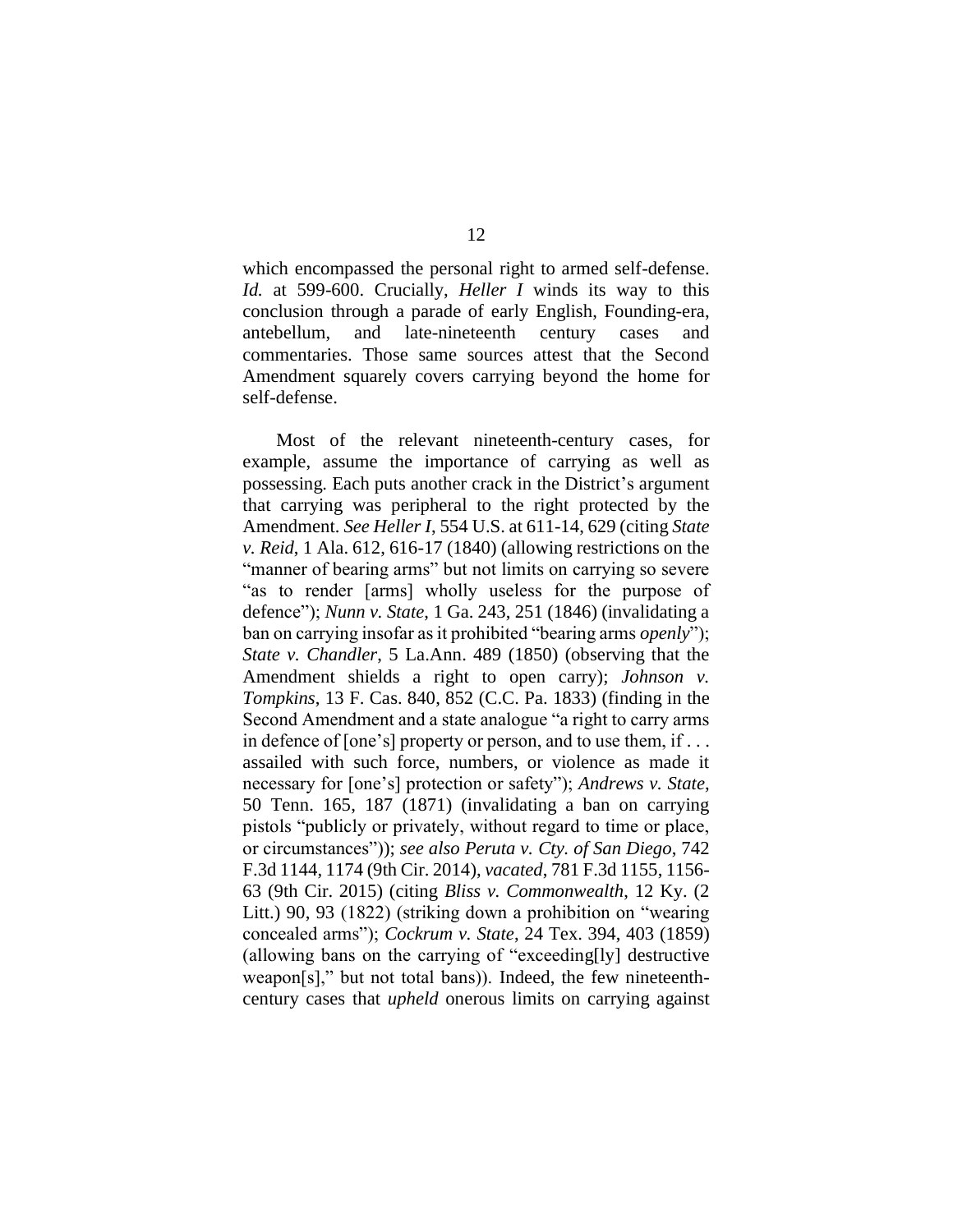challenges under the Second Amendment or close analogues are sapped of authority by *Heller I* because each of them assumed that the Amendment was only about militias and not personal self-defense. So *Heller I* rejects their crucial premise. "And with these cases off the table, the remaining cases speak with one voice" on the Amendment's coverage of carrying as well as keeping arms. *Peruta*, 742 F.3d at 1174. Under *Heller I*'s treatment of these and earlier cases and commentaries, history matters, and here it favors the plaintiffs.

The District retorts that self-defense in public must fall outside the Amendment's core protections because the Amendment was codified in order to keep Congress from eliminating state militias, a purpose that doesn't require allowing people to carry guns in times of peace. But again, it was *Heller I*'s *central holding* that the reason for the Amendment's passage did not narrow the sweep of its protections. *See* 554 U.S. at 598-600. Whatever motivated the Amendment, at its core was the right to self-defense. *Id.* at 630. Thus, the Amendment's core generally covers carrying in public for self-defense.

We say "generally" because, as noted, the Supreme Court has taught in *Heller I* that legal regulations of possession or carrying that are "longstanding"—including bans on possession by felons or bans on carrying near sensitive sites reflect limits to the preexisting right protected by the Amendment. *Id.* at 626, 635. The District contends that this doctrine rescues the good-reason law. In the District's telling, Anglo-American history reveals two "longstanding" practices that so shrank the right later enshrined by the Amendment as to leave good-reason laws beyond its reach: so-called Northampton laws and surety laws.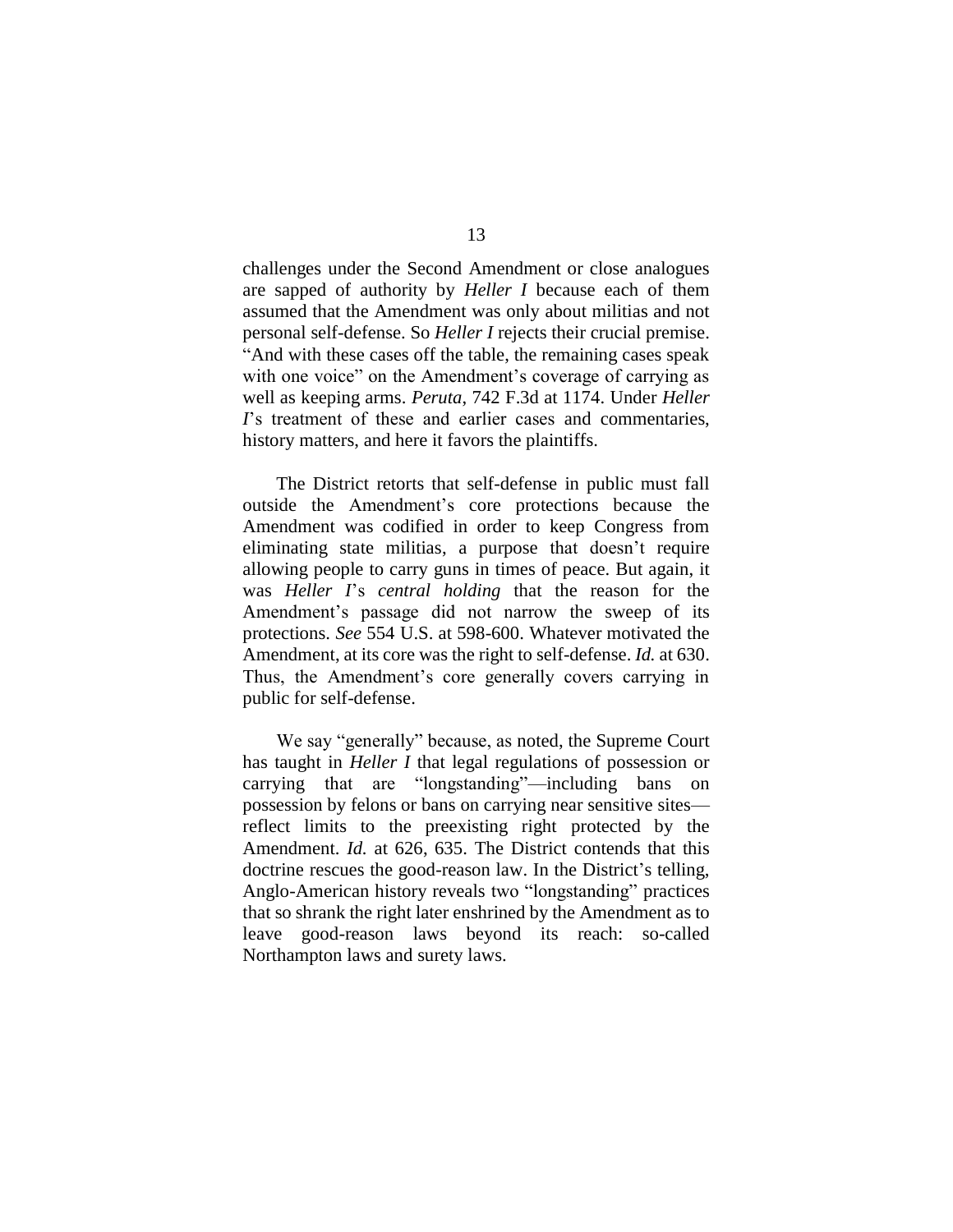Whatever the right to carry might cover, the District contends, it does not protect carrying in densely populated or urban areas like Washington, D.C. That is because the English right to bear arms had for centuries been fenced in by the Statute of Northampton, a law that banned carrying firearms in crowded areas. Indeed, Northampton-like laws had migrated to some colonies by the late 1700s, and then to several states in the mid-to-late 1800s. Thus, the District argues, the preexisting right codified by the Second Amendment did not (or did not at its core<sup>2</sup>) cover carrying in densely populated areas like D.C.

That argument pulls us—and both parties and several scholars—into dense historical weeds. The original Northampton statute took effect in 1328. Its language will faintly remind Anglophiles of studying *Canterbury Tales*—in the original. The rest of us may rest assured that the details of the text will matter less here than they did in English Lit:

> [I]t is enacted, that no man . . . of what condition soever he be, except the king's servants in his presence, and his ministers . . . and such as be in their company assisting them, and also [upon a cry made for arms to keep the peace, and the same in such places where such acts happen,] be so hardy to come before the King's justices, or other of the King's ministers doing their office, with force and arms, nor bring no force in affray of the peace, nor to go nor ride armed by night nor by day, in fairs, markets, nor in the presence

 $\overline{a}$ 

14 B

 $2<sup>2</sup>$  It is not clear whether the District believes Northampton laws show that carrying in densely populated areas falls outside the Amendment's protection altogether, or merely outside its core.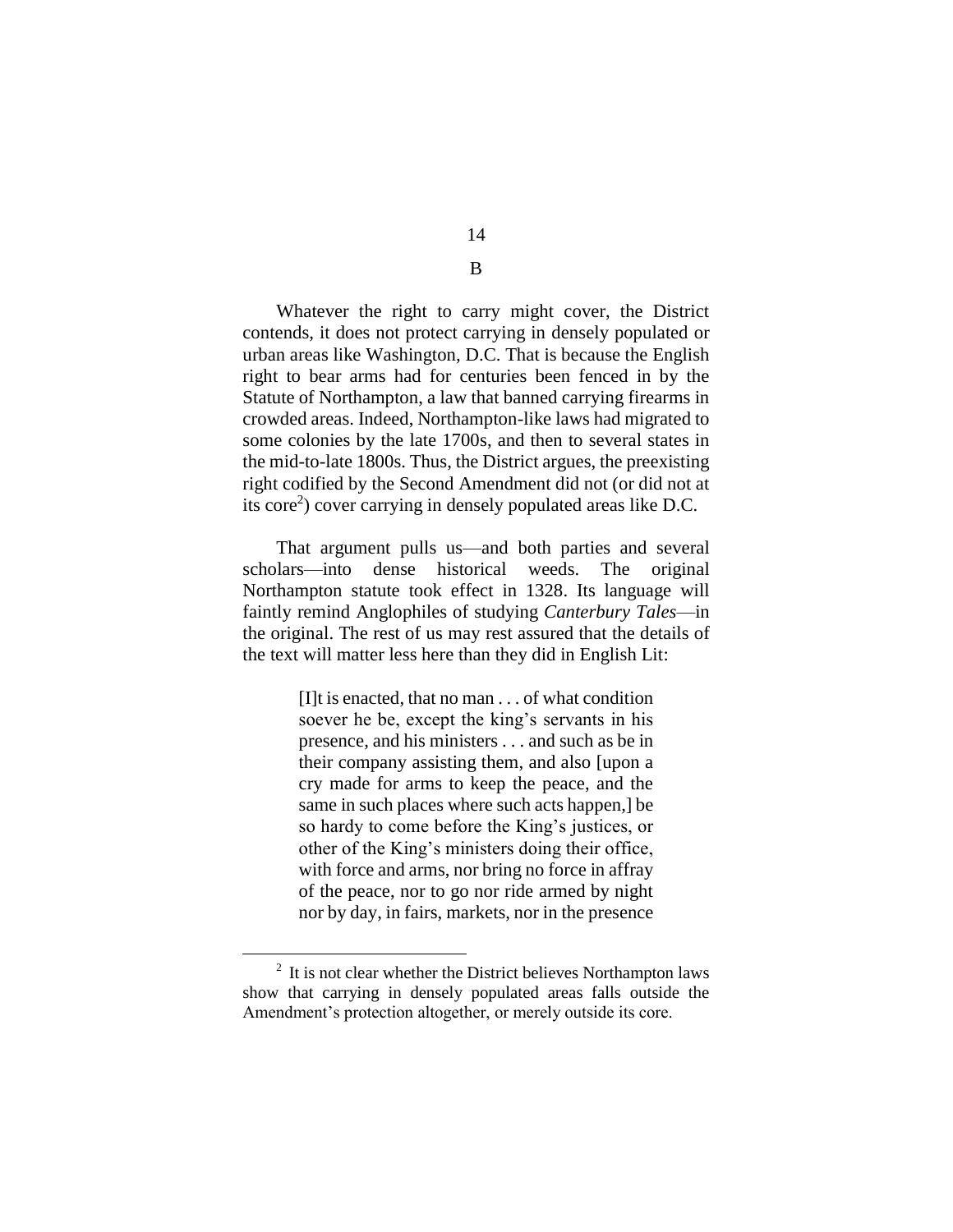of the justices or other ministers, nor in no part elsewhere, upon pain to forfeit their armour to the King, and their bodies to prison at the King's pleasure.

S.A. 36. The District argues that by forbidding all but the king's servants and ministers to bring "force in affray of the peace" or to "go [or] ride armed by night or by day" in "fairs" or "markets," this statute banned carrying in densely populated areas. So carrying in urban areas like D.C., the argument goes, falls beyond the Amendment's perimeter or at least its core.

The plaintiffs answer that the Supreme Court neutralized this argument in *Heller I* by citing Blackstone's understanding that Northampton banned only the carrying of "dangerous and unusual weapons." 554 U.S. at 627 (internal quotation marks omitted); *see also* 4 William Blackstone, Commentaries on the Laws of England \*149. Plaintiffs and amici also point to an English case suggesting that by the 1600s, Northampton was understood to ban only the wielding of arms with evil intent or in such a way as "to terrify the King's subjects." *Sir John Knight's Case*, 87 Eng. Rep. 75, 76 (K.B. 1686). The District offers its replies, to which the plaintiffs issue sur-replies, and on and on, until for every point there is an equal and opposite counterpoint.

Happily, though, the state of the law in Chaucer's England—or for that matter Shakespeare's or Cromwell's—is not decisive here. *Heller I* holds that by the time of the Founding, the "preexisting right" enshrined by the Amendment had ripened to include carrying more broadly than the District contends based on its reading of the 14th-century statute.

For one thing, the history showcased in *Heller I*  contradicts the main scholar whose work the District cites for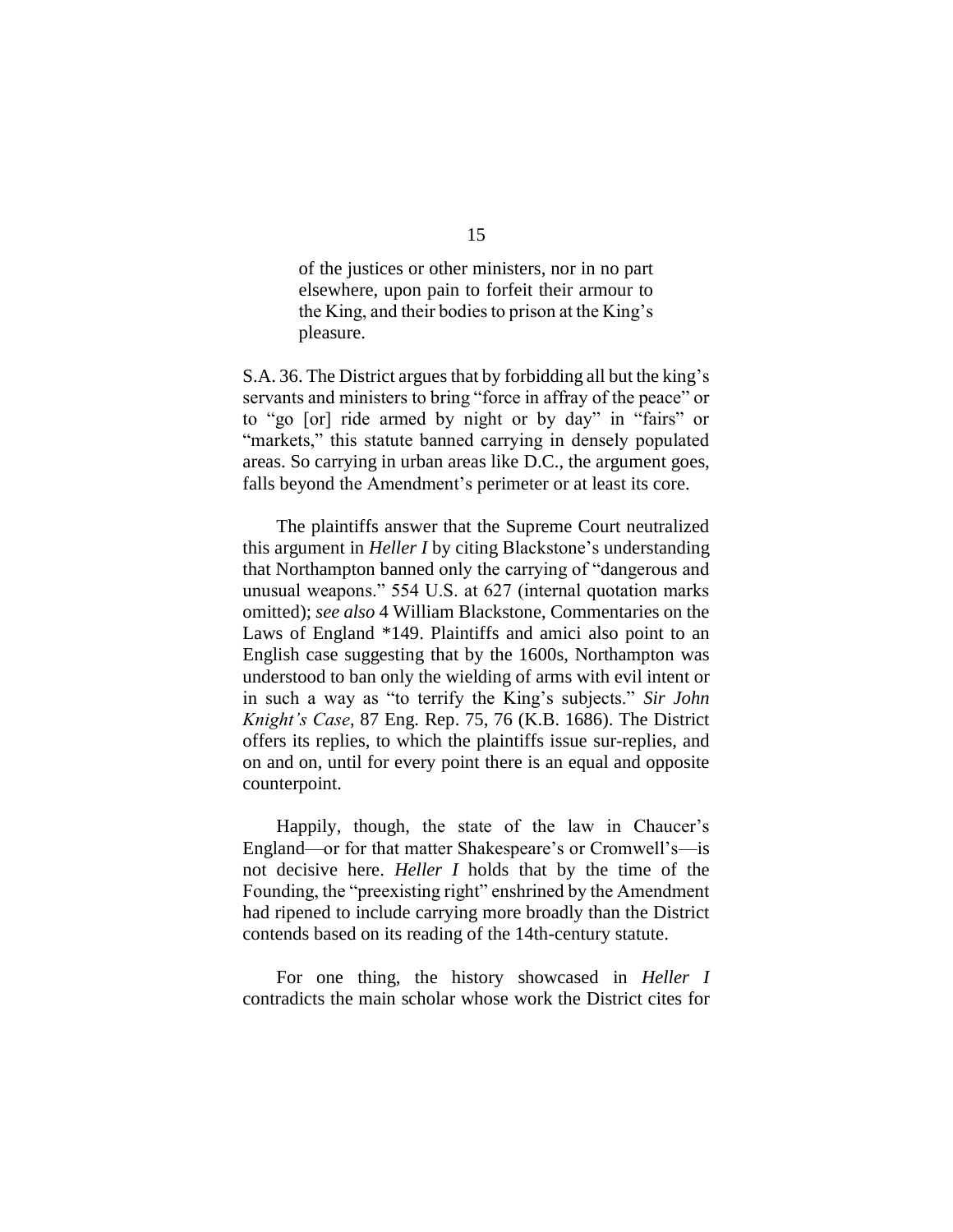the idea that Northampton banned all carrying in crowded areas (as opposed to carrying dangerous arms or carrying so as to terrify). On that scholar's view, Northampton so narrowed the English right embodied by the Amendment that "individual self-defense beyond the home deserves only minimalist protection or categorical exclusion." Patrick J. Charles, *The Faces of the Second Amendment Outside the Home: History Versus Ahistorical Standards of Review*, 60 Clev. St. L. Rev. 1, 43 (2012). This view runs headlong into the history cited by the Supreme Court to show that the English "right secured in 1689 . . . was by the time of the founding understood to be an individual right protecting against both public and private violence," *Heller I*, 554 U.S. at 594, so that the resulting Amendment guarantees the right to "possess *and carry* weapons in case of confrontation," *id.* at 592 (emphasis added).

Early commentators seem to confirm that whatever Northampton banned on the shores of England or colonial America, the right to bear arms by the time of the Founding was thought to protect carrying for self-defense generally. Thus, *Heller I* cites the view of James Wilson—early commentator, virtual coauthor of the Constitution, and member of the Supreme Court's first cohort—that Founding-era Northampton laws banned only the carrying of "dangerous and unusual weapons, in such a manner, as will naturally diffuse a terrour among the people." James Wilson, The Works of the Honourable James Wilson 79 (1804); *see also Heller I*, 554 U.S. at 627. Even more explicit (if less prominent) is one early commentary's observation that while

> [r]iding or going armed with dangerous or unusual weapons, is a crime against the public peace, by terrifying the people of the land . . . it should be remembered, that in this country the constitution guaranties to all persons the right to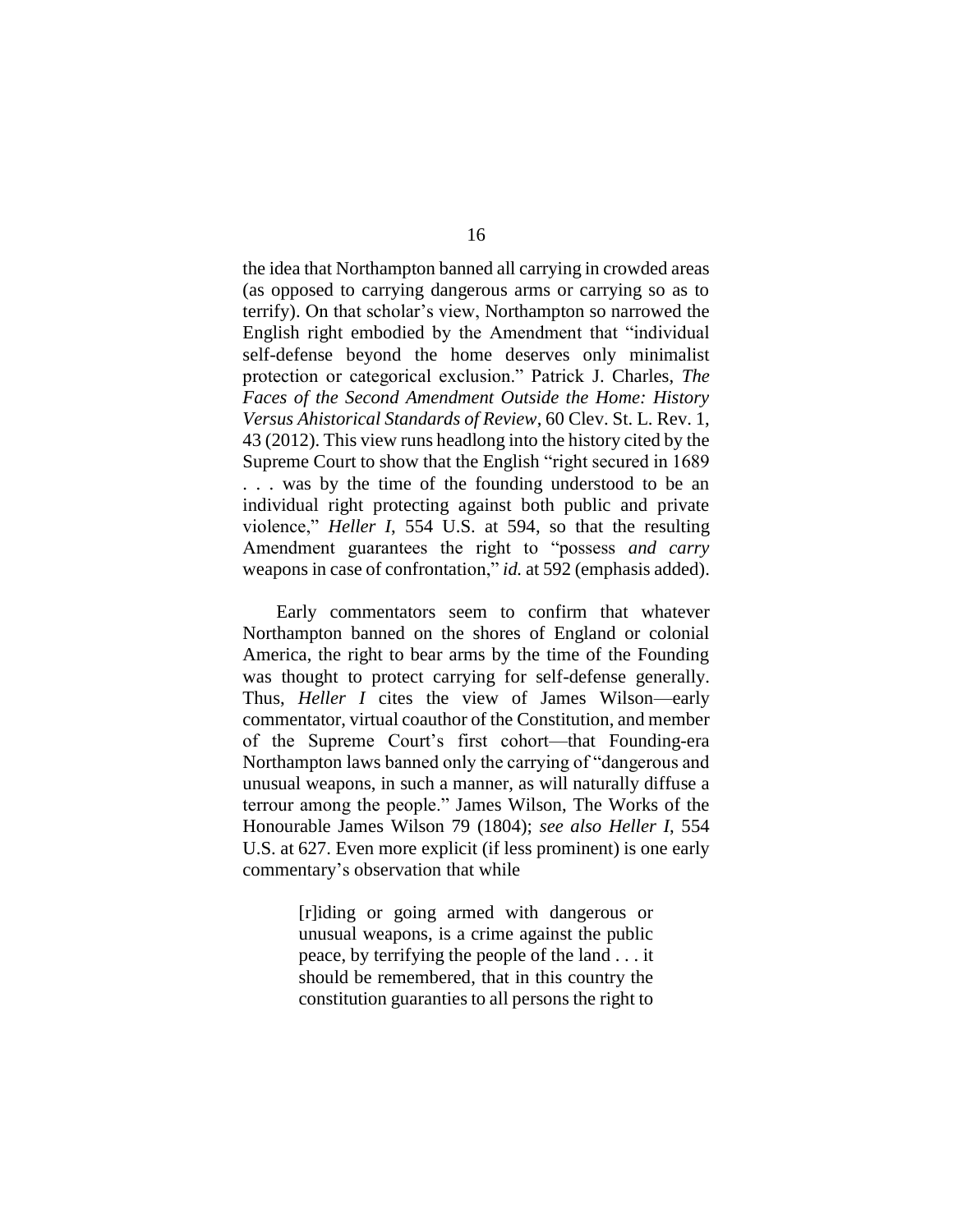bear arms; then it can only be a crime to exercise this right in such a manner, as to terrify the people unnecessarily.

Charles Humphreys, A Compendium of the Common Law in Force in Kentucky 482 (Lexington, Ky., William Gibbes Hunt 1822); *see also* 1 William Hawkins, A Treatise of the Pleas of the Crown 135, ch. 63, § 4, at 135 (1716) ("[N]o wearing of arms is within the meaning of this statute, unless it be accompanied with such circumstances as are apt to terrify the people.").

So in light of *Heller I*, we can sidestep the historical debate on how the first Northampton law might have hindered Londoners in the Middle Ages. Common-law rights developed over time, and American commentaries spell out what early cases imply: the mature right captured by the Amendment was not hemmed in by longstanding bans on carrying in densely populated areas. Its protections today don't give out inside the Beltway.

 $\overline{C}$ 

The District argues for one other limit to the Amendment: that its core excludes carrying absent special self-defense needs because carrying was always cabined by English "surety laws." These laws provided that if Oliver carried a pistol and Thomas said he reasonably feared that Oliver would injure him or breach the peace, Oliver had to post a bond to be used to cover any damage he might do, unless *he* proved he had reason to fear injury to his person or family or property. *Grace* S.A. 21-22. The District cites these laws as early precursors of its goodreason law to show that the conduct it blocks lies outside the Amendment's core.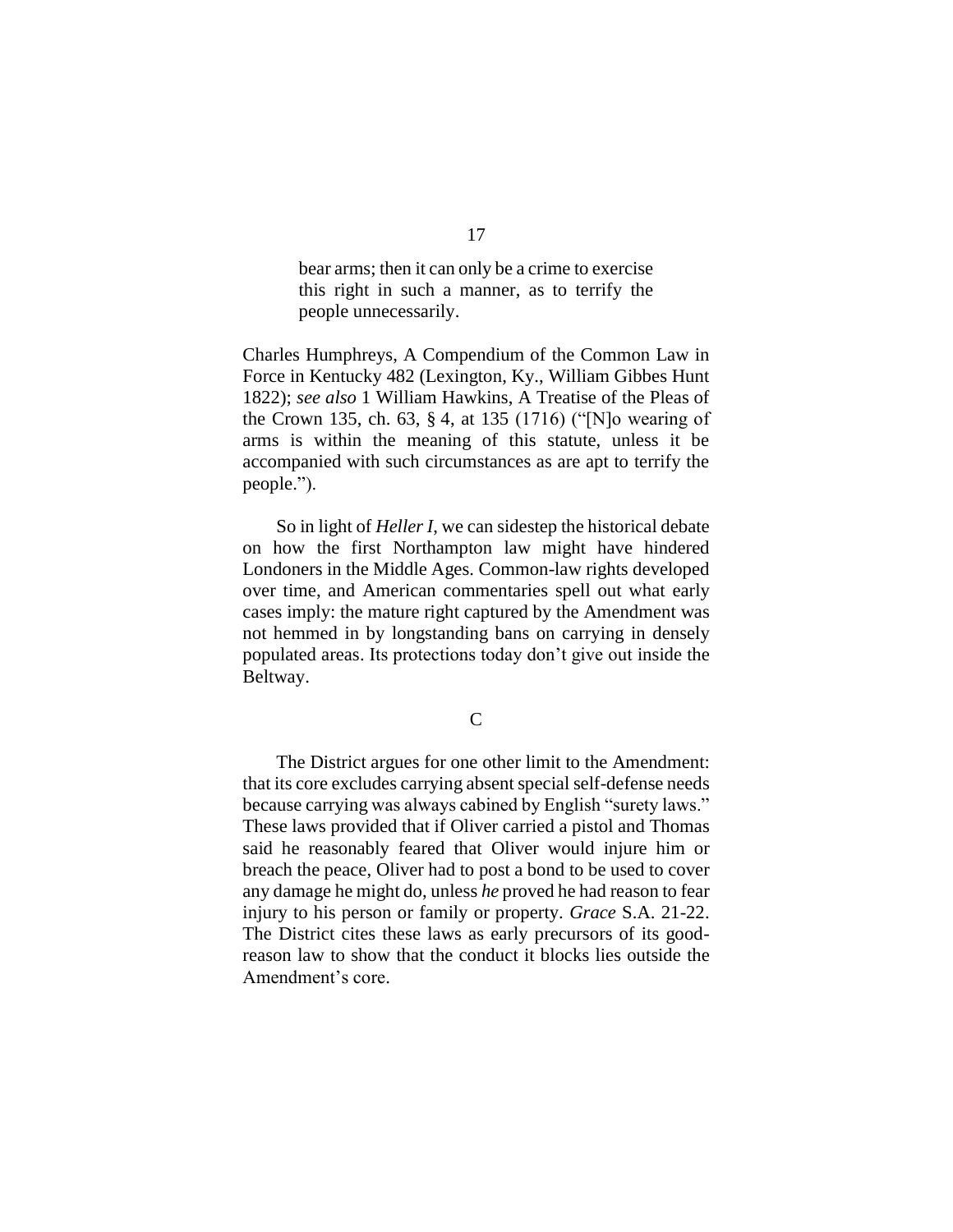But surety laws did not deny a responsible person carrying rights unless he showed a special need for self-defense. They only burdened someone reasonably accused of posing a threat. And even he could go on carrying without criminal penalty. He simply had to post money that would be forfeited if he breached the peace or injured others—a requirement from which he was exempt if *he* needed self-defense. Under surety laws, put simply, everyone started out with robust carrying rights. Those reasonably accused were then burdened. And only *then* did self-defense needs make a difference, by exempting even the accused from that burden. A showing of special need did not expand carrying for the responsible; it shrank burdens on carrying by the (allegedly) reckless.

More importantly, even if surety laws had made responsible citizens' freedom to carry turn on their need for self-defense, these laws would do little for the District's case. The Supreme Court has denied that indirect or purely civil burdens shed much light on the historical right embedded by the Amendment. In his *Heller I* dissent, Justice Breyer cited several laws to contradict the majority's reading of the Amendment, but the Court set them aside on the ground that "[a]ll of them" involved only "a small fine and forfeiture of the weapon (or in a few cases a very brief stay in the local jail)" rather than "significant criminal penalties." Such regulations, the Court reasoned, are "akin to modern penalties for minor public-safety infractions like speeding or jaywalking," which makes them (in the Court's view) poor evidence of limits on the Amendment's scope. 554 U.S. at 633-34.

Reading the Amendment, applying *Heller I*'s reasoning, and crediting key early sources, we conclude: the individual right to carry common firearms beyond the home for selfdefense—even in densely populated areas, even for those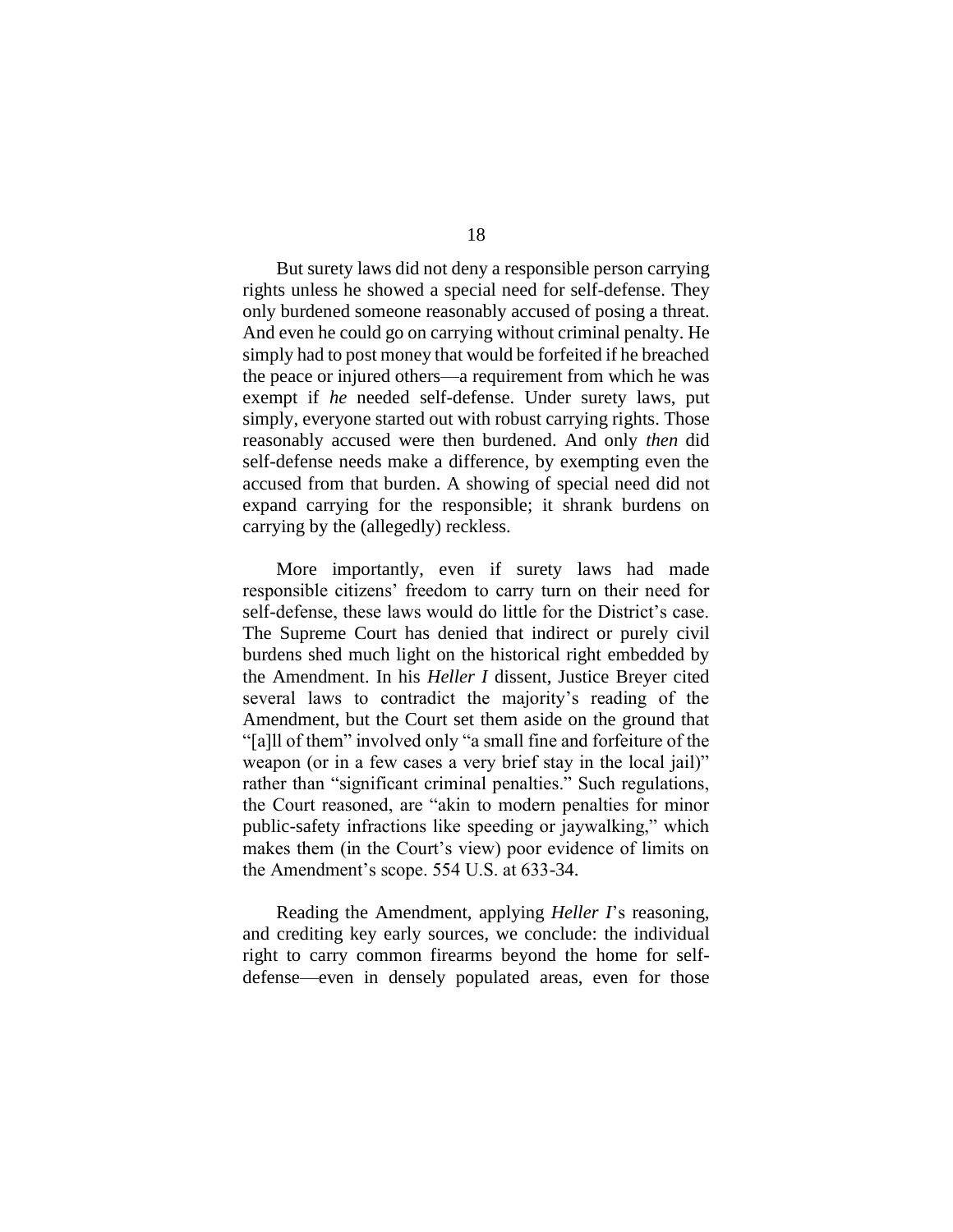lacking special self-defense needs—falls within the core of the Second Amendment's protections.

D

Other circuits reviewing good-reason regulations have disagreed, holding that burdens on carrying trigger only intermediate scrutiny because the right to carry merits less protection than the right to possess in *Heller I*. Each circuit court justifying this modest review of good-reason laws has relied on an inference from the tolerance in American law for certain other carrying regulations. But each of these courts has also dispensed with the historical digging that would have exposed that inference as faulty—digging that *Heller I* makes essential to locating the Amendment's edge, or at least its core.

The hasty inference appears in a Second Circuit opinion on New York's good-reason law, where the court reasons that the right to bear must count for less than the right to keep arms since the former has been regulated more rigorously. *Kachalsky v. Cty. of Westchester*, 701 F.3d 81, 94-97 (2d Cir. 2012). <sup>3</sup> The court cites, for example, *Heller I*'s approval of longstanding bans on carrying near sensitive sites. 701 F.3d at 94. But such traditional limits don't prove that the right to bear arms is weaker in our tradition since the right to keep arms has

<sup>&</sup>lt;sup>3</sup> The Second Circuit also finds that carrying outside the home matters less based on analogies to other individual rights. Thus, it asks: if our law "[t]reat[s] the home as special" when it comes to sexual privacy rights, why not when enforcing the right to use a gun? *Kachalsky*, 701 F.3d at 94. But of course, sex is different. In Judge Posner's wry understatement, "the interest in having sex inside one's home is much greater than the interest in having sex on the sidewalk in front of one's home," while the need to fend off violence might arise on sidewalks and in bedrooms alike. *Moore v. Madigan*, 702 F.3d 933, 941 (7th Cir. 2012).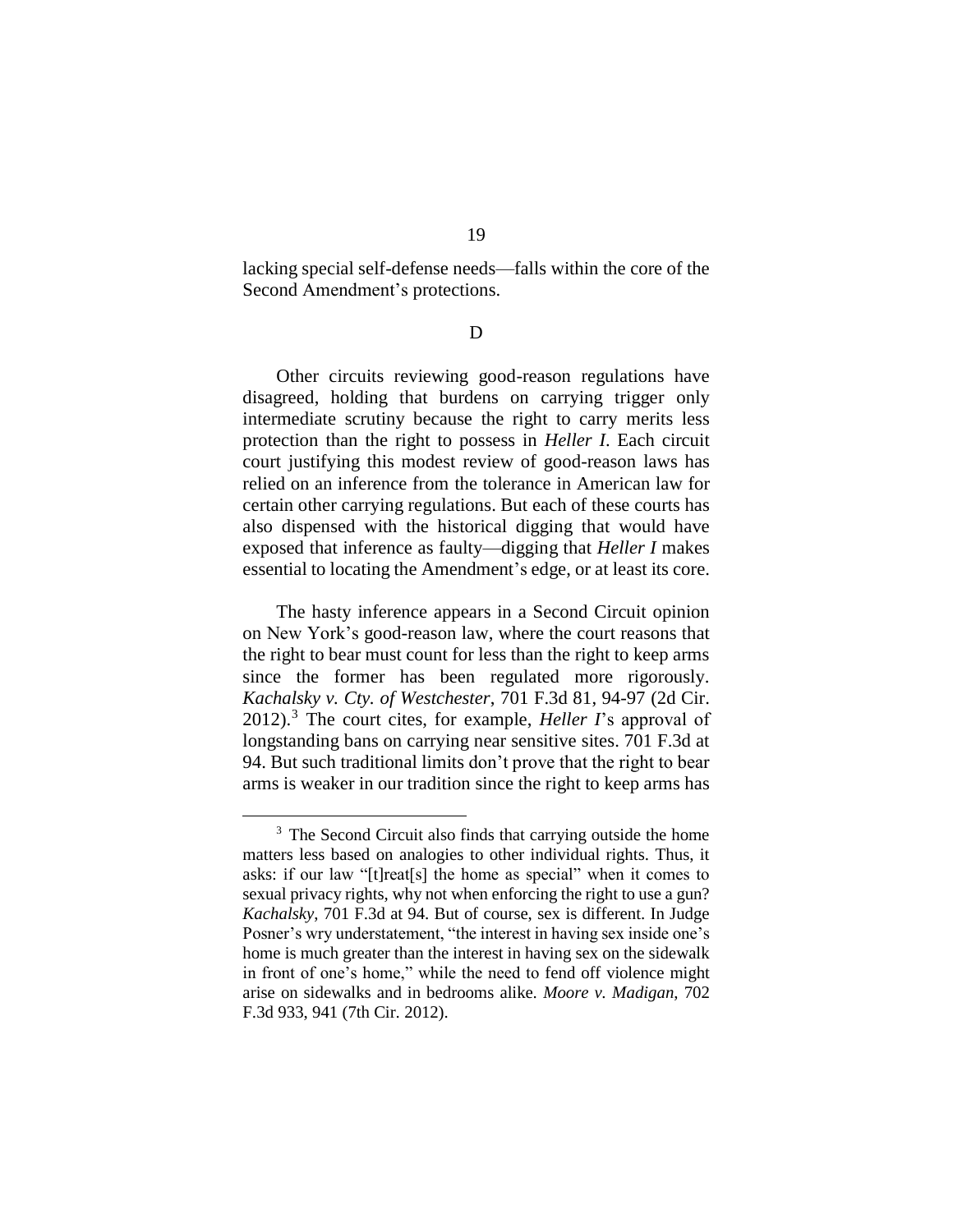also been subject to longstanding regulations: *Heller I* itself cites bans on possession by felons. 554 U.S. at 626.

*Kachalsky* also notes that while several nineteenth-century courts may have struck down total bans on carrying, three upheld bans on bearing concealed or concealable weapons. 701 F.3d at 90, 94. The Fourth Circuit makes a similar point in applying intermediate scrutiny to another good-reason law. *See Woollard v. Gallagher*, 712 F.3d 865, 876 (4th Cir. 2013) (quoting *United States v. Masciandaro*, 638 F.3d 458, 470-71 (4th Cir. 2011) for the proposition that "as we move outside the home, firearm rights have always been more limited," as shown by court decisions upholding bans on concealed carry).

There is, however, an easy way to explain the many cases tolerating limits on bearing, despite the parity of keeping and bearing in the Amendment's text, in *Heller I*'s textual analysis, in early commentaries, and in most early cases. The rights to keep and to bear, to possess and to carry, are equally important inasmuch as regulations on each must leave alternative channels for both. *See Heller II*, 670 F.3d at 1262 (analogizing certain gun laws deserving modest review to regulations that leave "ample alternative channels" for speech). It's simply that traditional carrying restrictions have generally left ample opportunities for bearing arms. To address an example cited by the Second Circuit, bans on carrying only in small pockets of the outside world (*e.g.*, near "sensitive" sites, *Heller I*, 554 U.S. at 626-27) impose only lightly on most people's right to "bear arms" in public. As Judge Posner writes: "[W]hen a state bans guns merely in particular places, such as public schools, a person can preserve an undiminished right of self-defense by not entering those places . . . ." *Moore*, 702 F.3d at 940. By contrast, a ban on owning or storing guns at home leaves no alternative channels for *keeping* arms.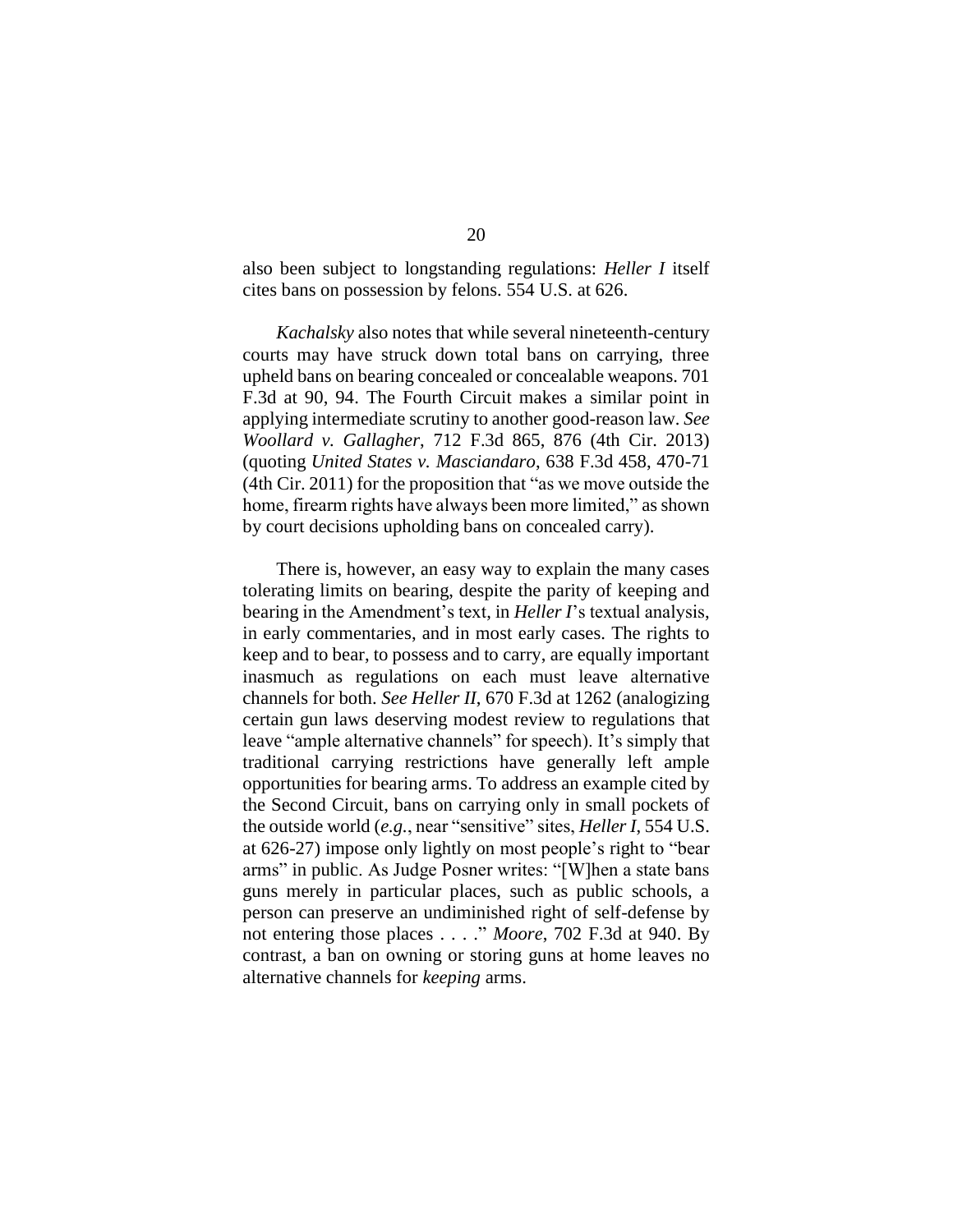The idea that the government must leave ample channels for keeping and for carrying arms explains much of the analysis in *Heller I*. It explains why *Heller I* saw no need to bother with "any of the [familiar] standards of scrutiny" in reviewing a ban on ownership that left *no* means of defense by handguns at home. 554 U.S. at 628. It explains why the Court favorably treated cases allowing bans on concealed carry only so long as open carry was allowed. <sup>4</sup> The Court itself highlighted this feature of those cases, *see id.* at 612-13, 629, explicitly describing one of them as limiting only the "manner" of exercising gun rights, *id.* at 626. The "ample alternative channels" principle also explains the Court's approval of bans on some types of guns so long as those most useful for selfdefense remained accessible. *Id.* at 627. Indeed, this same principle makes an appearance in *Heller II* where we cite Professor Eugene Volokh's suggestion that courts applying the Second Amendment borrow from the law of "content neutral speech," which looks askance at "restrictions that impose severe burdens (because they don't leave open ample alternative channels)" for speech. 670 F.3d at 1262 (quoting Eugene Volokh, *Implementing the Right to Keep and Bear Arms for Self-Defense: An Analytical Framework and a Research Agenda*, 56 U.C.L.A. L. Rev. 1443, 1471 (2009)).

<sup>4</sup> *See State v. Chandler,* 5 La.Ann. 489, 489-90 (1850) (describing a law against the carrying of concealed weapons as one that "interfered with no man's right to carry arms . . . 'in full view,' which places men upon an equality"); *Nunn v. State,* 1 Ga. 243, 251 (1846) ("[S]o far as the act of 1837 seeks to suppress the practice of carrying certain weapons *secretly*, . . . it is valid, inasmuch as it does not deprive the citizen of his *natural* right of self-defence, or of his constitutional right to keep and bear arms. But that so much of it, as contains a prohibition against bearing arms *openly*, is in conflict with the Constitution, and *void* . . . .").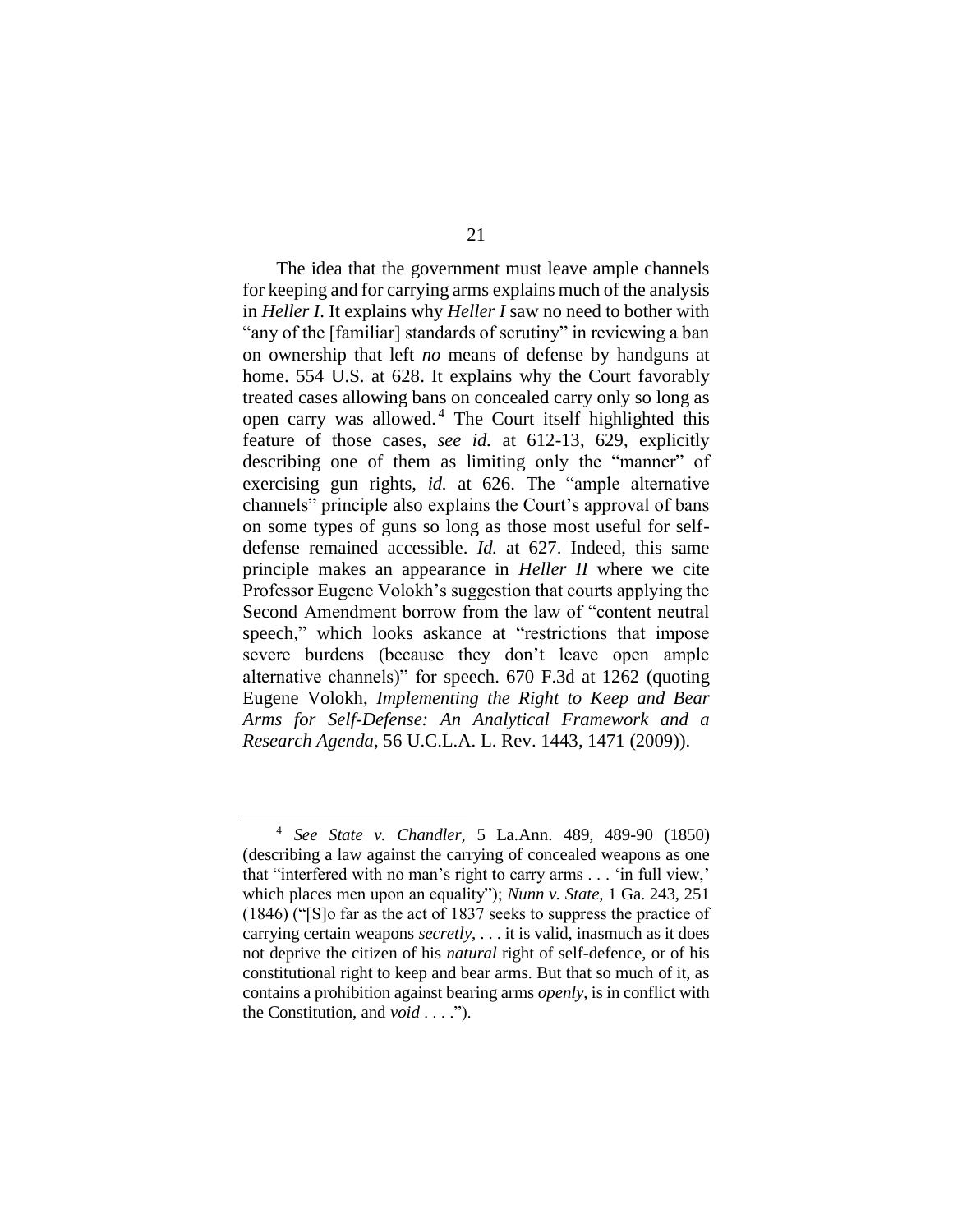These points confirm that the rights to keep and bear arms are on equal footing—that the law must leave responsible, lawabiding citizens some reasonable means of exercising each. The prevalence of, say, bans on carrying near sensitive sites would prove that the right to bear arms mattered less only if our law would reject equally modest burdens on *keeping* arms (*e.g.*, bans on storing them on open surfaces at home). Neither the Second nor the Fourth Circuit has suggested that it would. So each was too quick to infer that our legal tradition demotes the right to bear arms relative to its Constitutional twin.

Finally, the Third Circuit relied on the reasoning of the Second and Fourth Circuits for its decision to submit goodreason laws to intermediate scrutiny. *See Drake v. Filko*, 724 F.3d 426, 430 (3d Cir. 2013). The only other circuit to address the issue, the Ninth, reasoned that a good-reason limit on concealed carry must be lawful since outright *bans* on concealed carry have been upheld. <sup>5</sup> Relying on this wholeincludes-its-parts reasoning, the Ninth Circuit expressly sidestepped our question of "whether the [Amendment] protects some ability to carry firearms in public, such as open carry." *Peruta v. Cty. of San Diego*, 824 F.3d 919, 927 (9th Cir. 2016) (en banc).

Indeed, all of the circuits settling on a level of scrutiny to apply to good-reason laws explicitly declined to use *Heller I*'s historical method to determine how rigorously the Amendment

<sup>&</sup>lt;sup>5</sup> We do not agree with the Ninth Circuit that a ban on concealed carry can be assessed in isolation from the rest of a jurisdiction's gun regulations. As we've noted, text and history and precedent urge that the Second Amendment requires governments to leave responsible citizens ample means for self-defense at home and outside. So a regulation's validity may turn partly on whether surrounding laws leave ample options for keeping and carrying.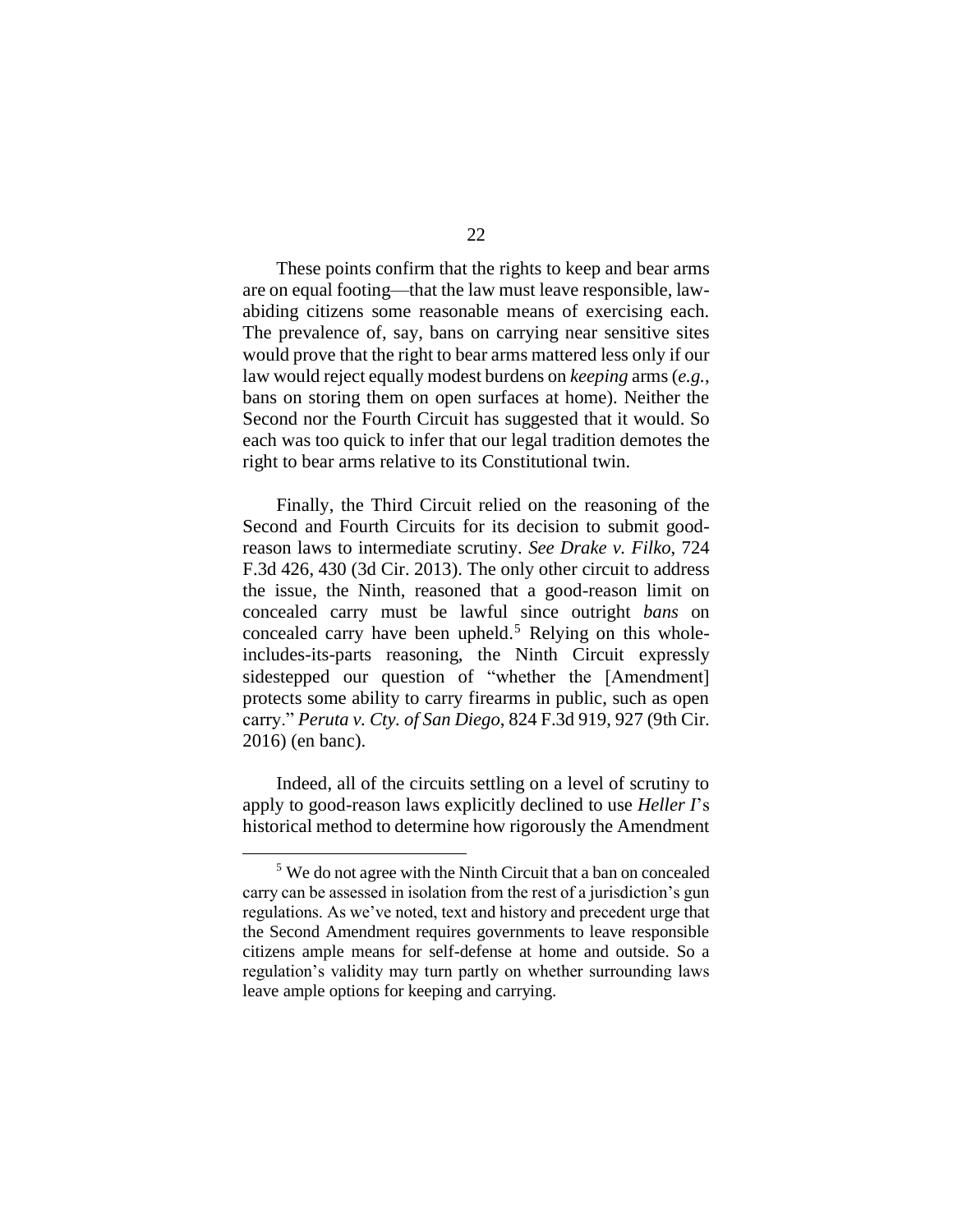applies beyond the home. <sup>6</sup> Each simply assumed for argument's sake that the Amendment covers *some* carrying. Though meant to be generous to the plaintiffs, by granting a premise in their favor, this move ultimately weakened the plaintiffs' case. It excused courts from sifting through sources pointing to the equal importance of the right to bear:

> [T]he Second, Third, and Fourth Circuits . . . declined to undertake a complete historical analysis of the scope and nature of the Second Amendment right outside the home. . . . As a result, they misapprehend both the nature of the Second Amendment right and the implications of state laws that prevent the vast majority of responsible, law-abiding citizens from carrying in public for lawful self-defense purposes. . . . [They] failed to comprehend that carrying weapons in public for the lawful purpose of self defense is a central component of the right to bear arms.

*Peruta*, 742 F.3d at 1173-75. Indeed, that conclusion is shared by the only other circuit that *has* surveyed the relevant history through the lens of *Heller I*: the Seventh. *See Moore*, 702 F.3d at 935-37 (striking down a more widely applicable carrying ban).

So we do not gainsay our sister circuits' considered judgments—only the assumptions that some of them made for

<sup>6</sup> *Drake v. Filko*, 724 F.3d 426, 431 (3d Cir. 2013) (declining to "engag[e] in a round of full-blown historical analysis"); *Woollard*, 712 F.3d at 874-76 (eschewing "a definitive ruling" on the Amendment's scope); *Kachalsky*, 701 F.3d at 91 (deciding not to plumb "highly ambiguous history and tradition to determine the meaning of the Amendment").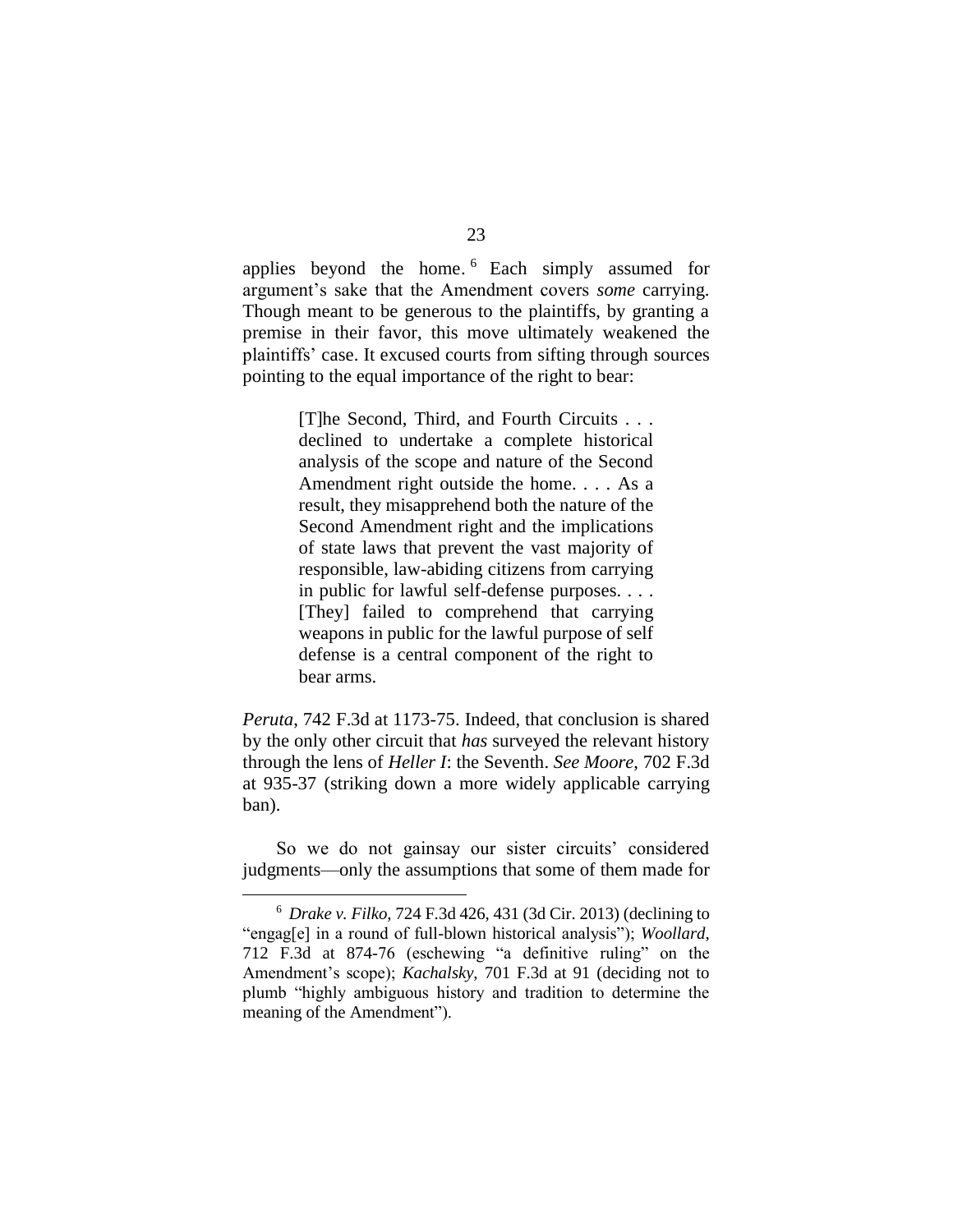argument's sake—when we conclude that (longstanding exceptions aside) carrying beyond the home, even in populated areas, even without special need, falls within the Amendment's coverage, indeed within its core.

III

Having determined that the good-reason law impinges on core Second Amendment conduct, we now consider whether we should subject it to the tiers of scrutiny familiar from other realms of constitutional law. Grace and Wrenn argue that we should strike down the good-reason law without applying any such analysis, following the Supreme Court's approach to a "total ban" on gun ownership in *Heller I*. The District thinks the good-reason law is rather more mundane—not a total ban on carrying but a mere hurdle for individuals to clear before getting to carry. Thus, the District argues, we should apply intermediate scrutiny under *Heller II*.

We begin by revisiting *Heller I* to see why total bans are always invalid and what makes for a total ban in the first place. Doing so will make it hard to believe that the *Heller I* Court which dispensed with tiers of scrutiny in striking down a ban on possession by almost everyone—would have gone easier on a law banning possession by everyone *but* that small minority with a special need to possess. Since possession and carrying are on par with each other, it will follow that the same categorical treatment should apply to the District's ban on *carrying* by all but the few who prove a special reason to carry.

Recall that under *Heller I*, the Second Amendment protects an individual right of responsible, law-abiding citizens to defend themselves. In particular, then, the right to carry is a right held by responsible, law-abiding citizens for self-defense. But self-defense against what? The most natural answer is that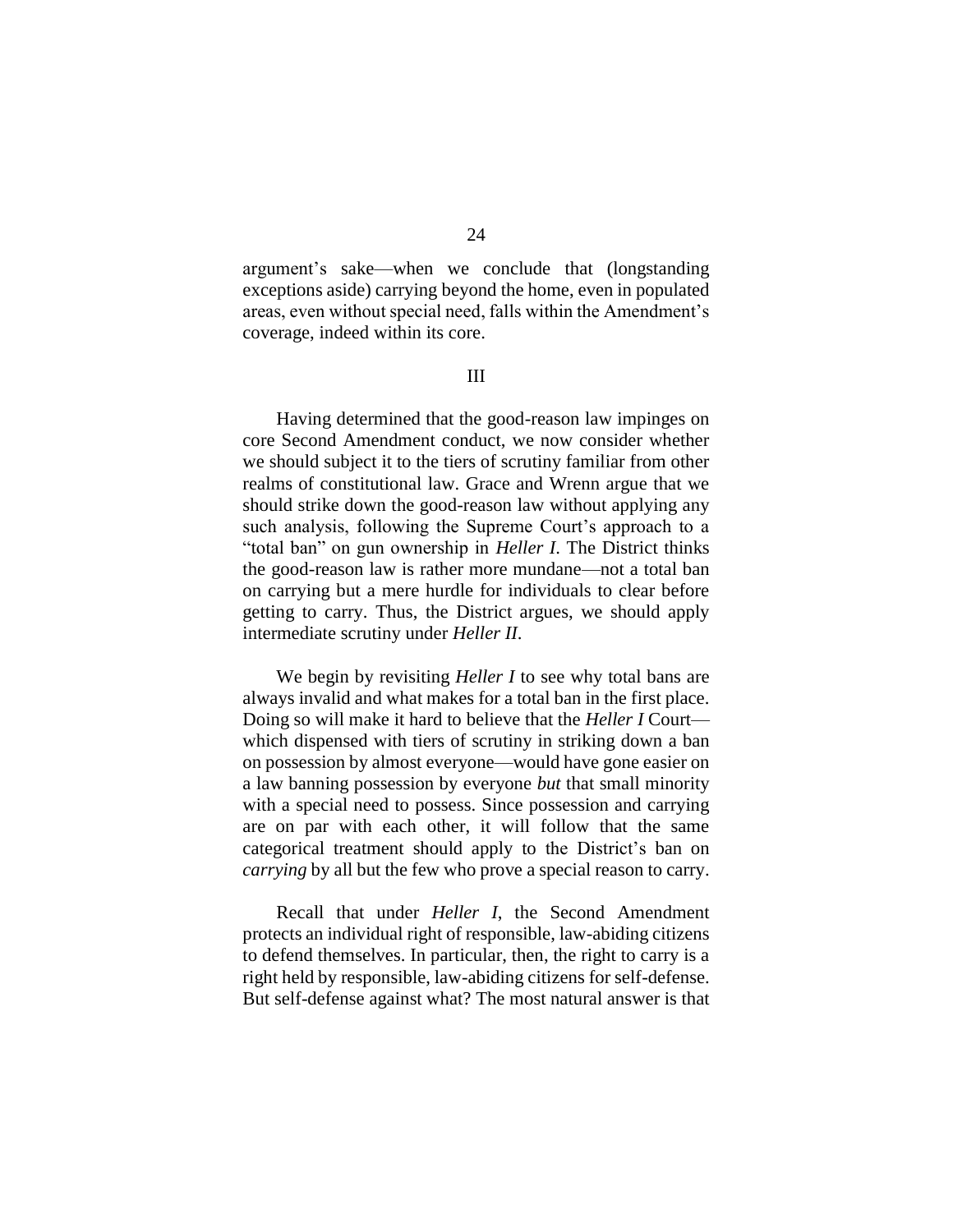the Amendment enables self-defense at least against the level of threat *generally* faced by those covered by the Amendment: responsible and law-abiding citizens. Likewise, "responsible" must include those who are no more dangerous with a gun than law-abiding citizens generally are. *Cf. Heller v. District of Columbia (Heller III)*, 801 F.3d 264, 280 (D.C. Cir. 2015) (faulting a cap on gun registrations for trying to reduce gun ownership indiscriminately rather than zero in on likely abuses). At a minimum, then, the Second Amendment must enable armed self-defense by commonly situated citizens: those who possess common levels of need and pose only common levels of risk.

This analysis reflects the most sensible way of spelling out Second Amendment rights absent contrary clues in the Amendment's history as understood by *Heller I*: if the Amendment is for law-abiding citizens *as a rule*, then it must secure gun access at least for each *typical* member of that class. Indeed, this reading fits naturally with *Heller I*'s holding about the meaning of "arms": just as the Amendment requires access to weapons "in common use," *id.* at 627 (quoting *United States v. Miller*, 307 U.S. 174, 179 (1939)), including the "most popular" self-defense weapon among citizens today, *id.* at 629, so must the Amendment enable defense under the *circumstances* common among citizens today. The reason for both points is the same: the early cases cited in *Heller I* envisioned that law-abiding citizens as a general rule would be entitled to have and carry arms for self-defense. So the class of arms protected must include guns in common use; and the class of citizens who can wield them must include those with common levels of competence and responsibility—and need.

Longstanding regulations aside, then, the Amendment shields at least the ability to carry common arms in self-defense for citizens who are commonly situated in the ways just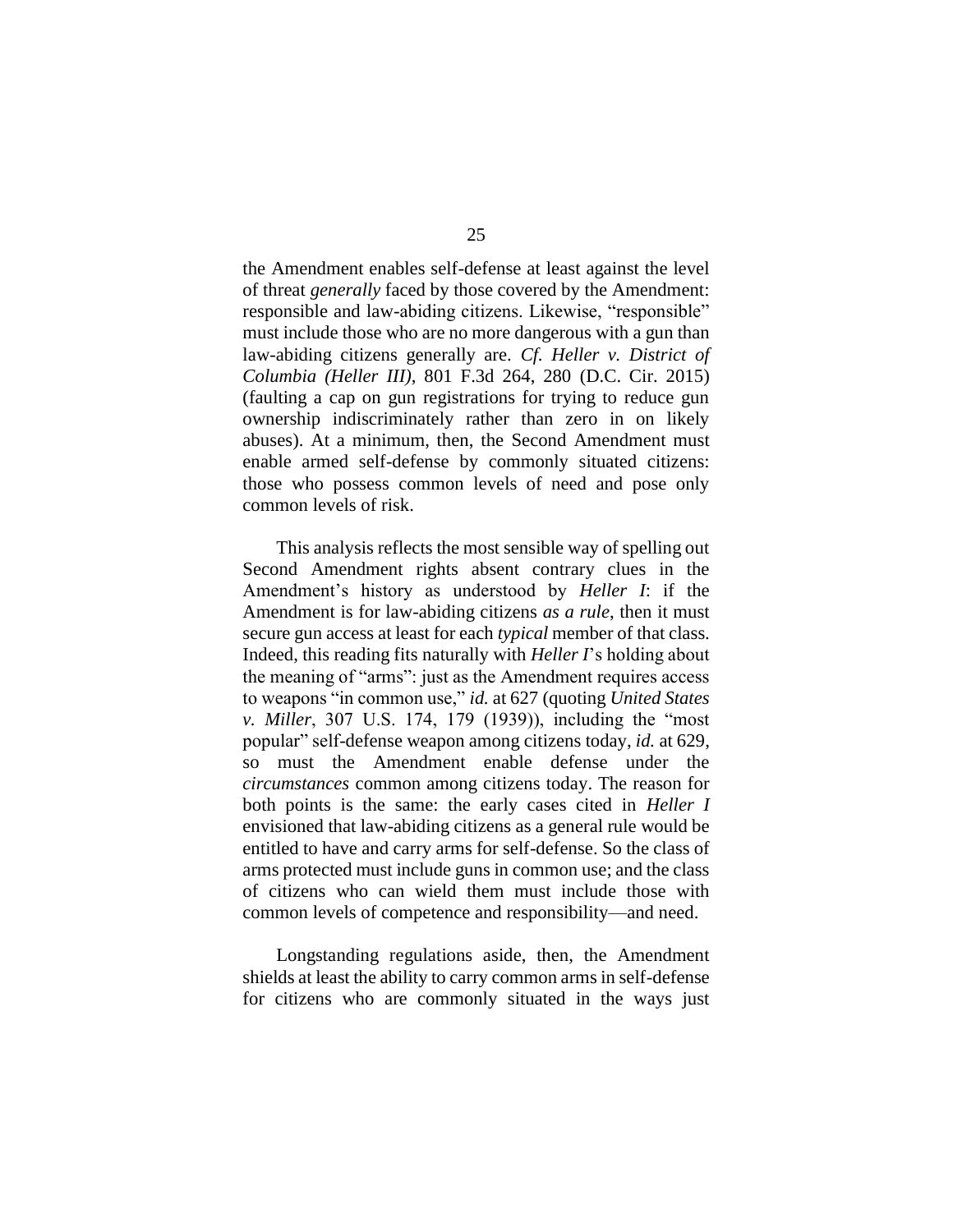mentioned. Yet the District's good-reason law bars most people from exercising this right at all. To be sure, the goodreason law leaves each D.C. resident some remote chance of one day carrying in self-defense, but that isn't the question. The Second Amendment doesn't secure a right to have some chance at self-defense. Again, at a minimum the Amendment's core must protect carrying given the risks and needs typical of lawabiding citizens. *That* is a right that most D.C. residents can never exercise, by the law's very design. In this way, the District's regulation *completely* prohibits most residents from exercising the constitutional right to bear arms as viewed in the light cast by history and *Heller I*.

And under *Heller I*, "complete prohibition[s]" of Second Amendment rights are always invalid. *Id.* at 629. It's appropriate to strike down such "total ban[s]" without bothering to apply tiers of scrutiny because no such analysis could ever sanction obliterations of an enumerated constitutional right. *Id.* With this categorical approach to such bans, *Heller I* ensured that judicial tests for implementing gun rights would not be misused to swallow those rights whole. *Heller I* essentially held that the right to keep and bear arms must mean at an absolute minimum the right to own a gun, so any acceptable standard of review would have to accommodate that fact. By declining to apply tiers of scrutiny to a total ban on ownership, *Heller I* closed off the possibility that courts would erroneously find some benefits weighty enough to justify other effective bans on the right to keep common arms. We would flout this lesson of *Heller I* if we proceeded as if some benefits could justify laws that necessarily destroy the ordinarily situated citizen's right to *bear* common arms—a right also guaranteed by the Amendment, on the most natural reading of *Heller I*.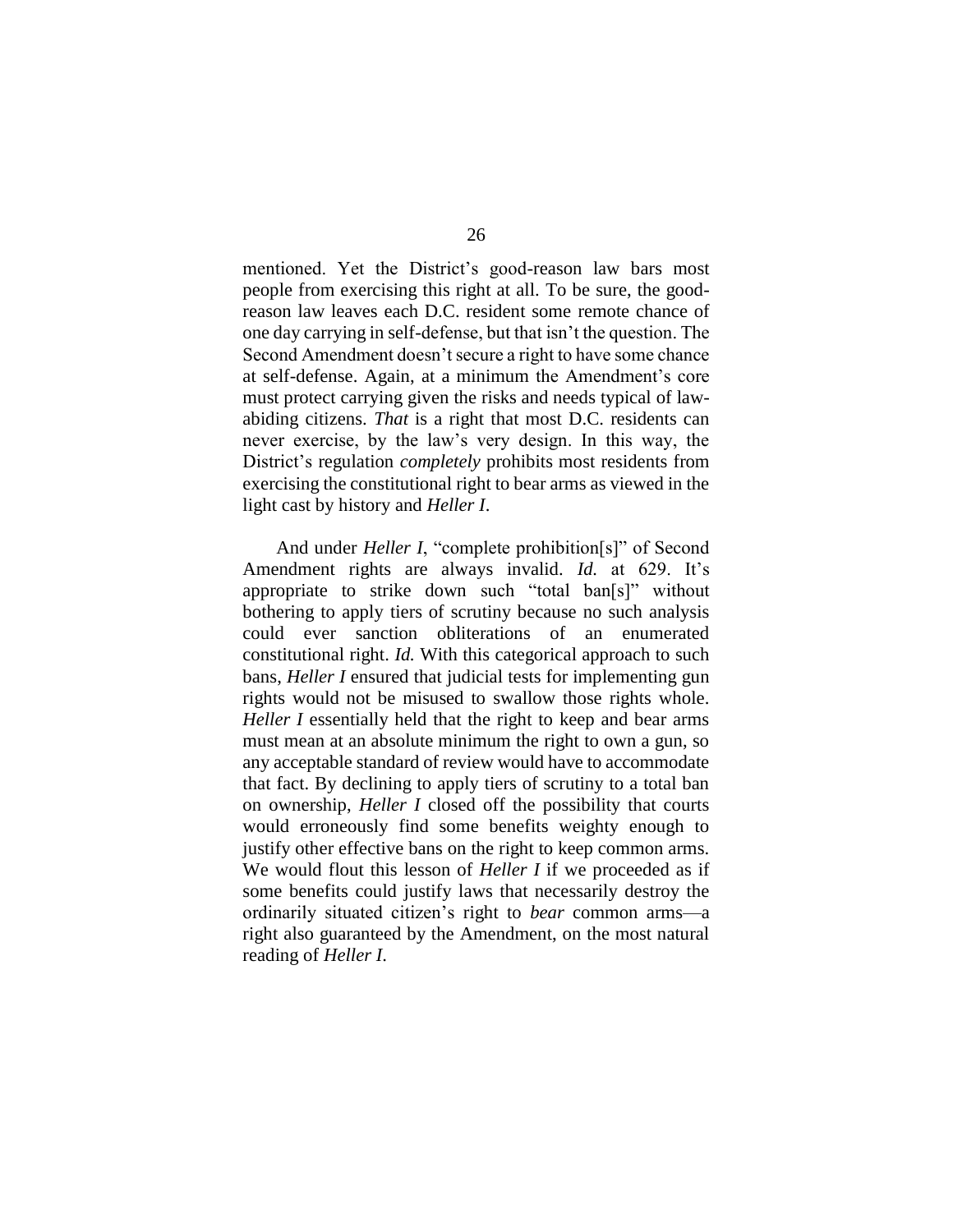Of course, the good-reason law isn't a "total ban" *for the D.C. population as a whole* of the right to bear common arms under common circumstances. After all, it allows some D.C. residents—those with a special need—to defend against threats both common to everyone *and* specific to themselves. But the ban on ownership struck down in *Heller I* also made "minor exceptions" for certain sorts of owners, who could then defend their homes to the hilt. 554 U.S. at 570 n.1. That made no difference to constitutional review of the ban, *see id.*, for a simple reason: the point of the Amendment isn't to ensure that some guns would find their way into D.C., but that guns would be available to each *responsible citizen* as a rule (*i.e.*, at least to those no more prone to misuse that access than anyone else). So if *Heller I* dictates a certain treatment of "total bans" on Second Amendment rights, that treatment must apply to total bans on carrying (or possession) by ordinarily situated *individuals* covered by the Amendment.

This point brings into focus the legally decisive fact: the good-reason law is necessarily a total ban on most D.C. residents' right to carry a gun in the face of ordinary selfdefense needs, where these residents are no more dangerous with a gun than the next law-abiding citizen. We say "necessarily" because the law destroys the ordinarily situated citizen's right to bear arms not as a side effect of applying other, reasonable regulations (like those upheld in *Heller II* and *Heller III*), but by design: it looks precisely for needs "distinguishable" from those of the community. So we needn't pause to apply tiers of scrutiny, as if strong enough showings of public benefits could save this destruction of so many commonly situated D.C. residents' constitutional right to bear common arms for self-defense in any fashion at all. Bans on the ability of most citizens to exercise an enumerated right would have to flunk any judicial test that was appropriately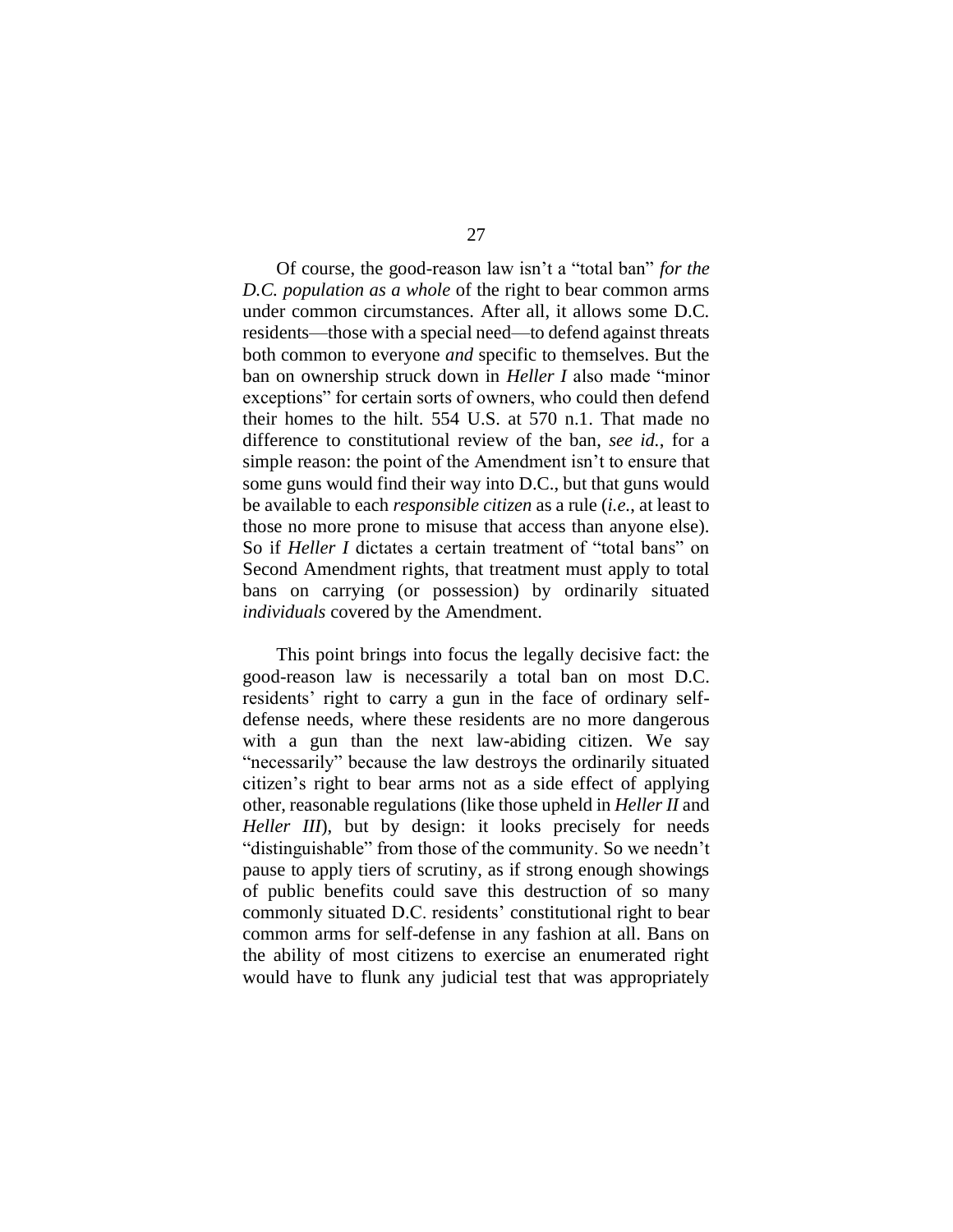written and applied, so we strike down the District's law here apart from any particular balancing test.

Indeed, as noted, it seems highly doubtful that the *Heller I*  Court would have acted any differently in reviewing a goodreason regulation on *possession*—one limiting gun ownership to that minority of residents with more-than-common needs for self-defense at home. Yet possession and carrying—keeping and bearing—are on equal footing. So *Heller I*'s language and logic all but dictate that no tiers-of-scrutiny analysis could deliver the good-reason law a clean bill of constitutional health.

*Heller I*'s categorical approach is appropriate here even though our previous cases have always applied tiers of scrutiny to gun laws. To be sure, *Heller II* spoke generally of "adopt[ing] . . . a two-step approach" for reviewing "the District's gun laws," which would "ask first whether a particular provision" burdens a Second Amendment right and then, "if it does, go on to determine whether the provision passes muster *under the appropriate level of constitutional scrutiny*." 670 F.3d at 1252 (emphasis added). Though somewhat open-ended, this language standing alone would suggest that we apply only intermediate or strict scrutiny to every burdensome gun law we ever review. But *another* passage in *Heller II* expressly limited the opinion's framework to laws "significantly less severe" than a "total prohibition." *Id.*  at 1266. We believe this caveat—which *Heller II* offered to distinguish *Heller I*—was in fact required by *Heller I*'s example. So we read this explicit limit in *Heller II* as controlling that decision's more generic embrace of "level[s] of constitutional scrutiny." 670 F.3d at 1252; *cf. Gerhardson v. Gopher News Co.*, 698 F.2d 1052, 1059 (8th Cir. 2012) ("We will not interpret our precedent in a way that is inconsistent with binding Supreme Court authority."). True, our gun cases have never *applied* a more categorical approach, but then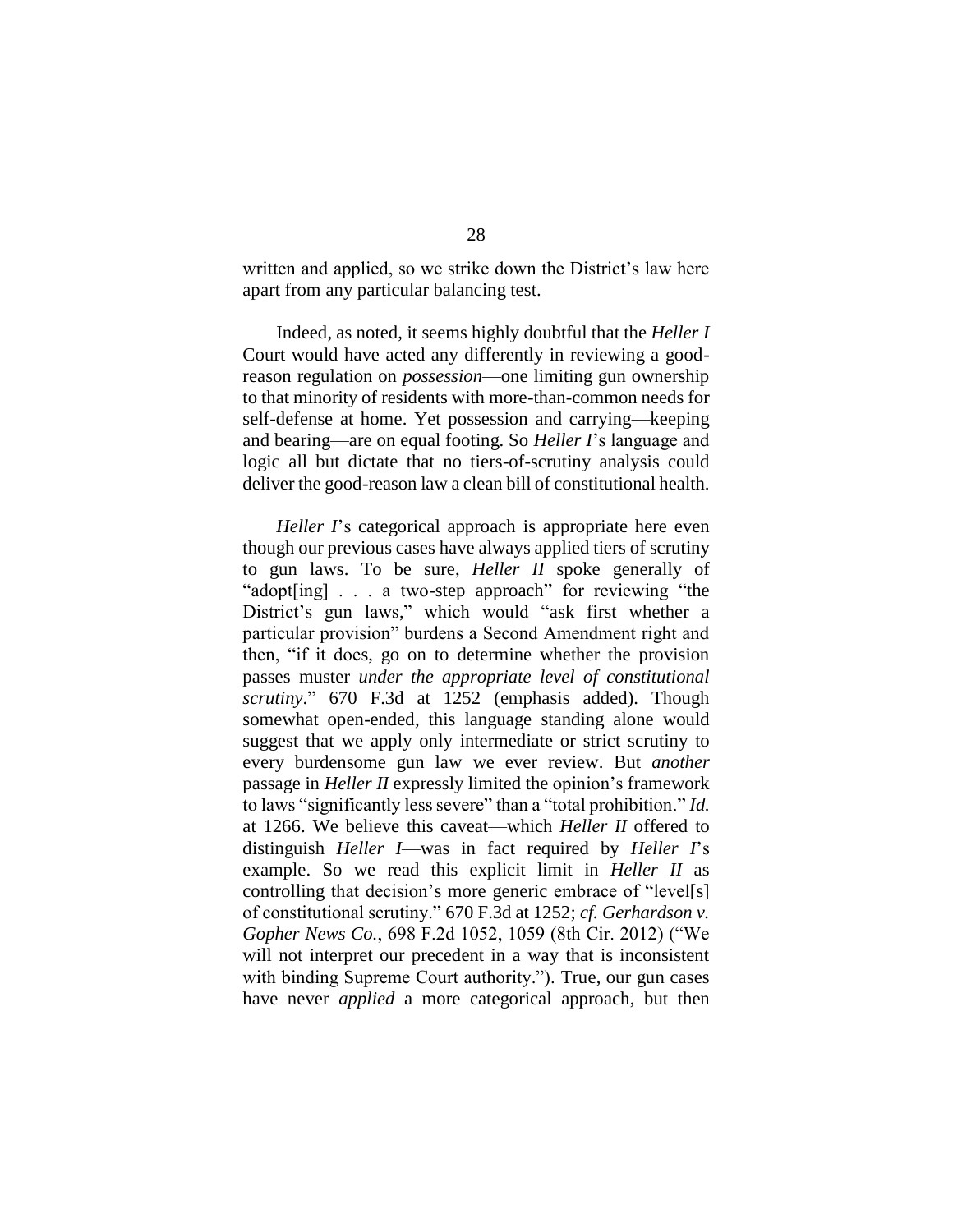we've never been asked to review so much as a "substantial" burden on a "core" protected right, to say nothing of a ban. *That* is why we have always relied on the familiar tiers of scrutiny; in fact, we've never applied more than intermediate scrutiny.

This is different. Here *Heller I*'s approach is more fitting. Indeed, it fits so tightly that this approach would rarely (if ever) apply in cases we can imagine arising in the future. Most other regulations won't deprive even *ordinarily* situated citizens of *all* means of carrying (or possessing) handguns in self-defense, as the good-reason law seems almost engineered to do.

So our approach, briefed by all the parties, is also urged by *Heller I* and coheres with *Heller II*. It's narrower than any other basis for decision but not *ad hoc*. And it would avoid suggesting what *Heller I* implicitly denies: that some public benefits could justify preventing people from exercising the law-abiding citizen's right to bear arms for self-defense given the risk and needs typical of, well, law-abiding citizens.

We pause to draw together all the pieces of our analysis: At the Second Amendment's core lies the right of responsible citizens to carry firearms for personal self-defense beyond the home, subject to longstanding restrictions. These traditional limits include, for instance, licensing requirements, but not bans on carrying in urban areas like D.C. or bans on carrying absent a special need for self-defense. In fact, the Amendment's core at a minimum shields the typically situated citizen's ability to carry common arms generally. The District's good-reason law is necessarily a total ban on exercises of that constitutional right for most D.C. residents. That's enough to sink this law under *Heller I*.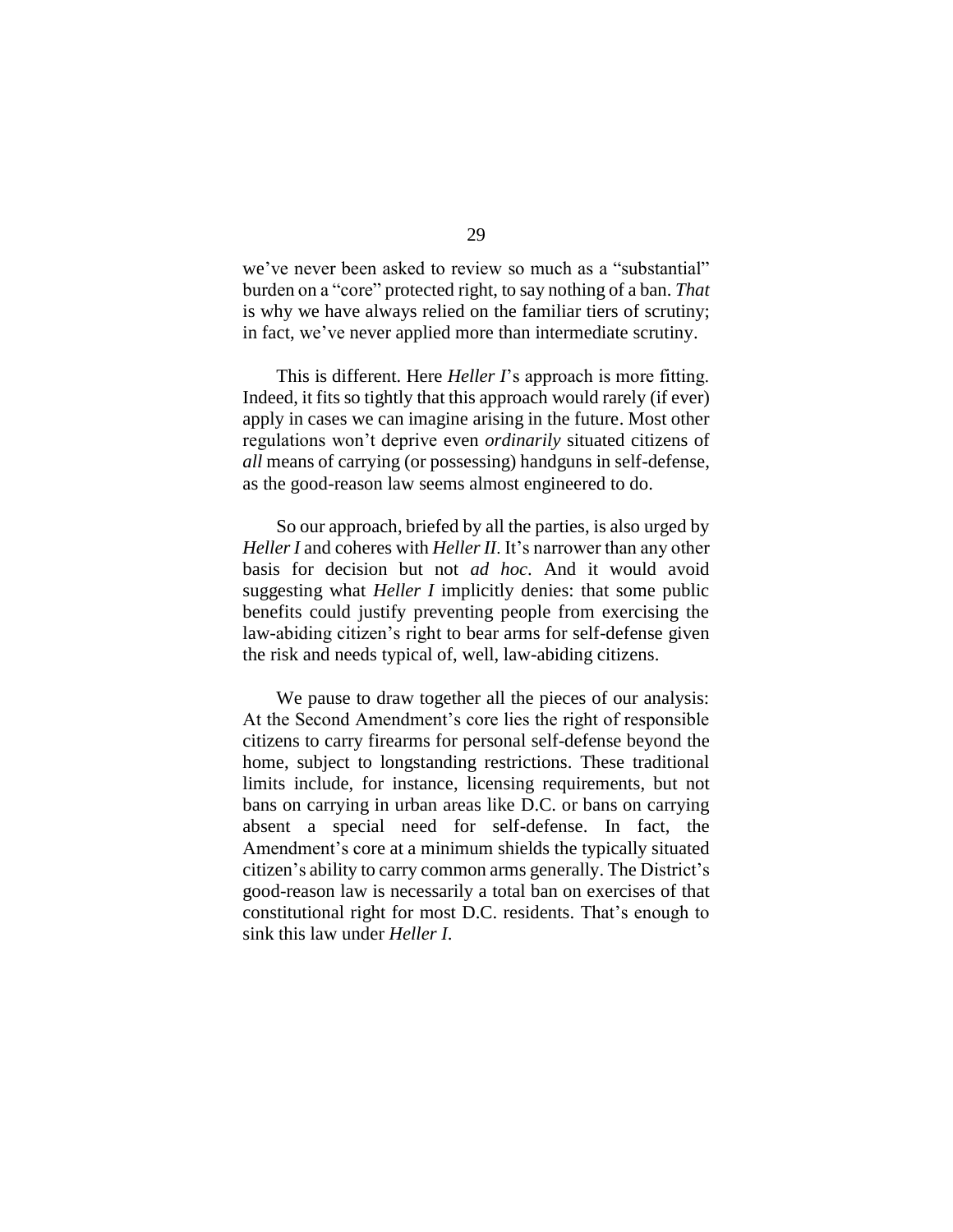Because they sought a preliminary injunction, plaintiffs below had the burden to show "that [they are] likely to succeed on the merits, that [they are] likely to suffer irreparable harm in the absence of preliminary relief, [and] that the balance of equities," including the public interest, "tips in [their] favor." *Aamer v. Obama*, 742 F.3d 1023, 1038 (D.C. Cir. 2014). But here the merits of the plaintiffs' challenge are certain and don't turn on disputed facts, so our analysis can stop at the first, merits prong of this inquiry. *See, e.g.*, *Agency for Int'l Dev. v. Alliance for Open Soc'y Int'l, Inc.*, 133 S. Ct. 2321, 2332 (2013) (affirming circuit court's affirmance of a grant of a preliminary injunction based only on the merits of petitioners' constitutional challenge).

Indeed, since our holding at this stage makes a certain outcome "inevitable" in these cases, "we have power to dispose [of it] 'as may be just under the circumstances,'" *Gross v. United States*, 390 U.S. 62, 71 (1968) (quoting 28 U.S.C. § 2106), and should do so "to obviate further and entirely unnecessary proceedings below," *id.* at 72; *see also Indep. Bankers Ass'n of Am. v. Heimann*, 613 F.2d 1164, 1167 (D.C. Cir. 1979) ("Although the case could now be remanded to the District Court for a decision on the merits, we have concluded that such a course is unnecessary and indeed would be unduly wasteful of judicial resources.") (citing 28 U.S.C. § 2106). Because the District's good-reason law merits invalidation under *Heller I* regardless of its precise benefits, we would be wasting judicial resources if we remanded for the court to develop the records in these cases. *Cf. Moore*, 702 F.3d at 942 (reversing denials of preliminary injunctions and remanding with instructions to enter declarations of unconstitutionality and permanent injunctions).

## 30

IV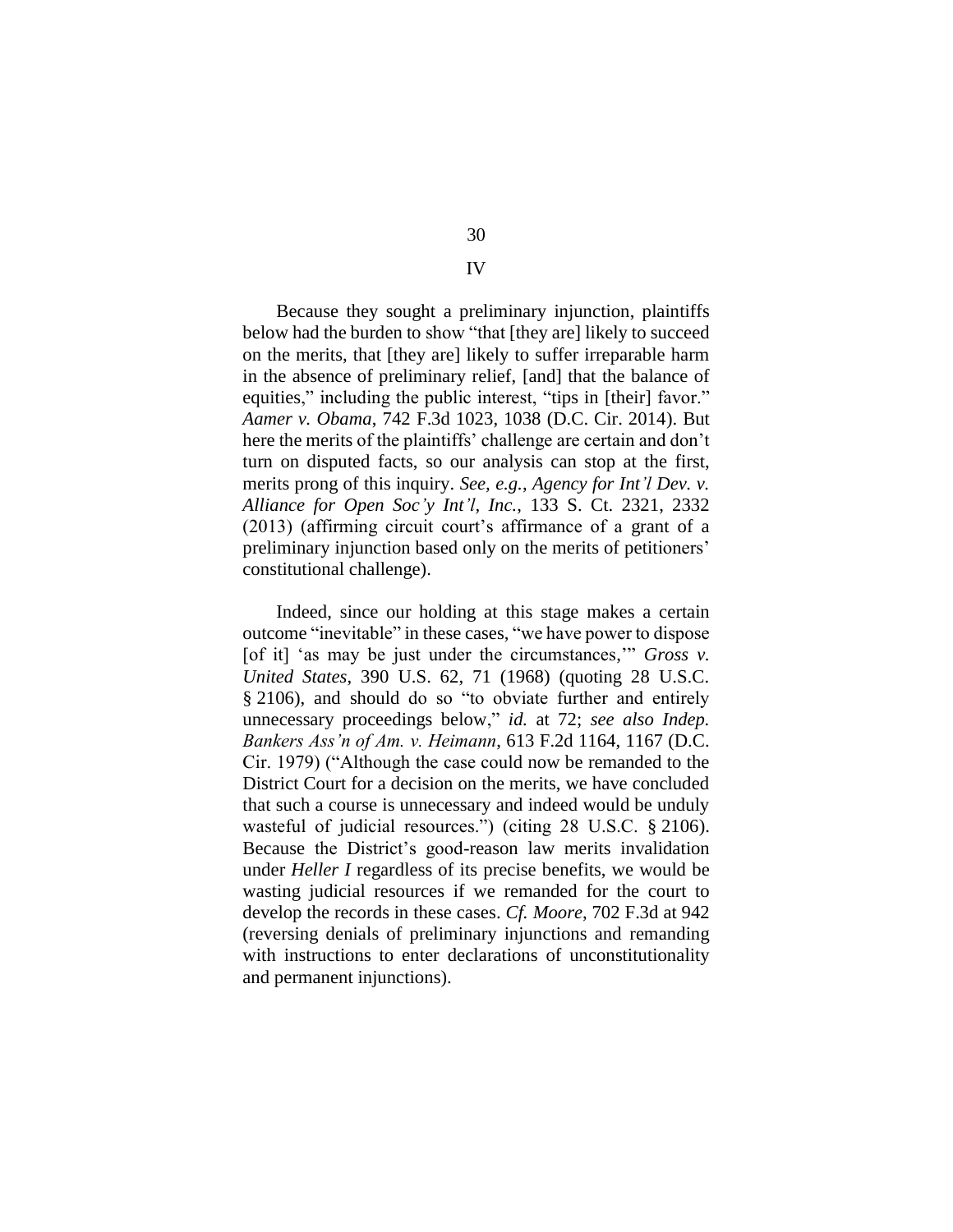To watch the news for even a week in any major city is to give up any illusions about "the problem of handgun violence in this country." *Heller I*, 554 U.S. at 570. The District has understandably sought to fight this scourge with every legal tool at its disposal. For that long struggle against gun violence, you might see in today's decision a defeat; you might see the opposite. To say whether it is one or the other is beyond our ken here. We are bound to leave the District as much space to regulate as the Constitution allows—but no more. Just so, our opinion does little more than trace the boundaries laid in 1791 and flagged in *Heller I*. And the resulting decision rests on a rule so narrow that good-reason laws seem almost uniquely designed to defy it: that the law-abiding citizen's right to bear common arms must enable the typical citizen to carry a gun.

We vacate both orders below and remand with instructions to enter permanent injunctions against enforcement of the District's good-reason law.

*So ordered.*

# 31

\*\*\*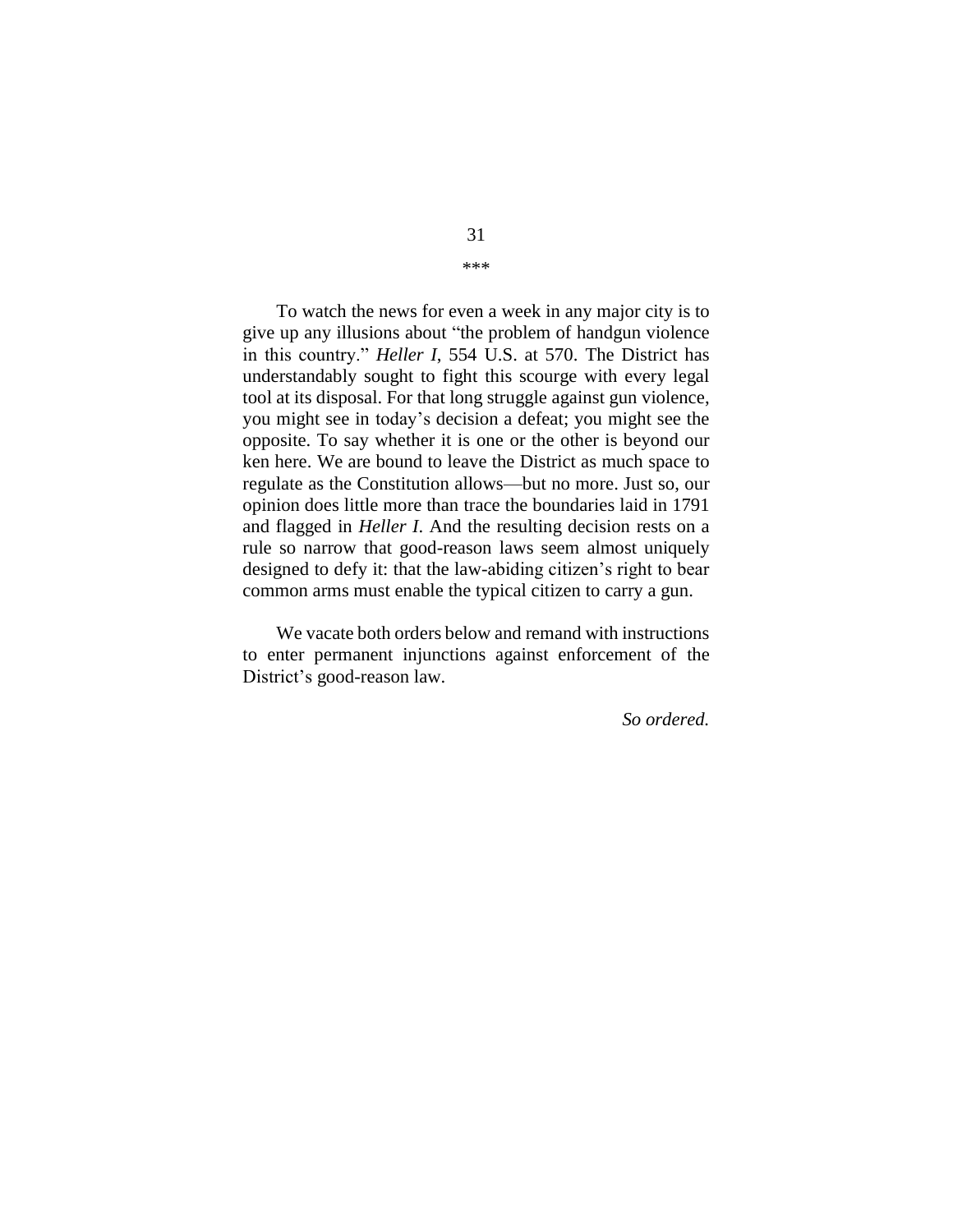#### KAREN LECRAFT HENDERSON, *Circuit Judge*, dissenting:

My colleagues conclude that the District's "good reason" regulation is categorically barred by the Second Amendment. I disagree. $<sup>1</sup>$ </sup>

Assuming *arguendo* that the Second Amendment's individual right to keep and bear arms extends beyond the home,<sup>2</sup> *see Drake v. Filko*, 724 F.3d 426, 431 (3d Cir. 2013) (declining "to definitively declare that the individual right to bear arms for the purpose of self-defense extends beyond the home"); *Peruta v. Cty. of San Diego*, 824 F.3d 919, 927 (9th Cir. 2016) (en banc) (same); *Woollard v. Gallagher*, 712 F.3d 865, 876 (4th Cir. 2013) (same); *Kachalsky v. Cty. of Westchester*, 701 F.3d 81, 89 (2d Cir. 2012) (same), the proper standard of review "depends on the nature of the conduct being regulated and the degree to which the challenged law burdens the right." *Heller v. D.C. (Heller II)*, 670 F.3d 1244, 1257 (D.C. Cir. 2011) (quoting *United States v. Chester*, 628 F.3d 673, 682 (4th Cir. 2010)). "Nothing in *Heller* [*I*] suggests a case involving a restriction significantly less severe than the total prohibition of handguns at issue there could or should be resolved without reference to one or another of the familiar constitutional standards of scrutiny." *Id.* at 1266 (internal quotation marks omitted). Although "a regulation that imposes a substantial burden upon the core right of self-defense protected by the Second Amendment must have a strong

<sup>&</sup>lt;sup>1</sup> I would affirm the denial of preliminary injunctive relief in *Wrenn v. District of Columbia*, 167 F. Supp. 3d 86 (D.D.C. 2016), and reverse the grant of preliminary injunctive relief in *Grace v. District of Columbia*, 187 F. Supp. 3d 124 (D.D.C. 2016).

<sup>2</sup> Although I assume that the Second Amendment extends to some extent beyond the home, I am certain the *core* Second Amendment right does not. The application of strict scrutiny—let alone my colleagues' application of a categorical ban—is, in my view, patently off-base.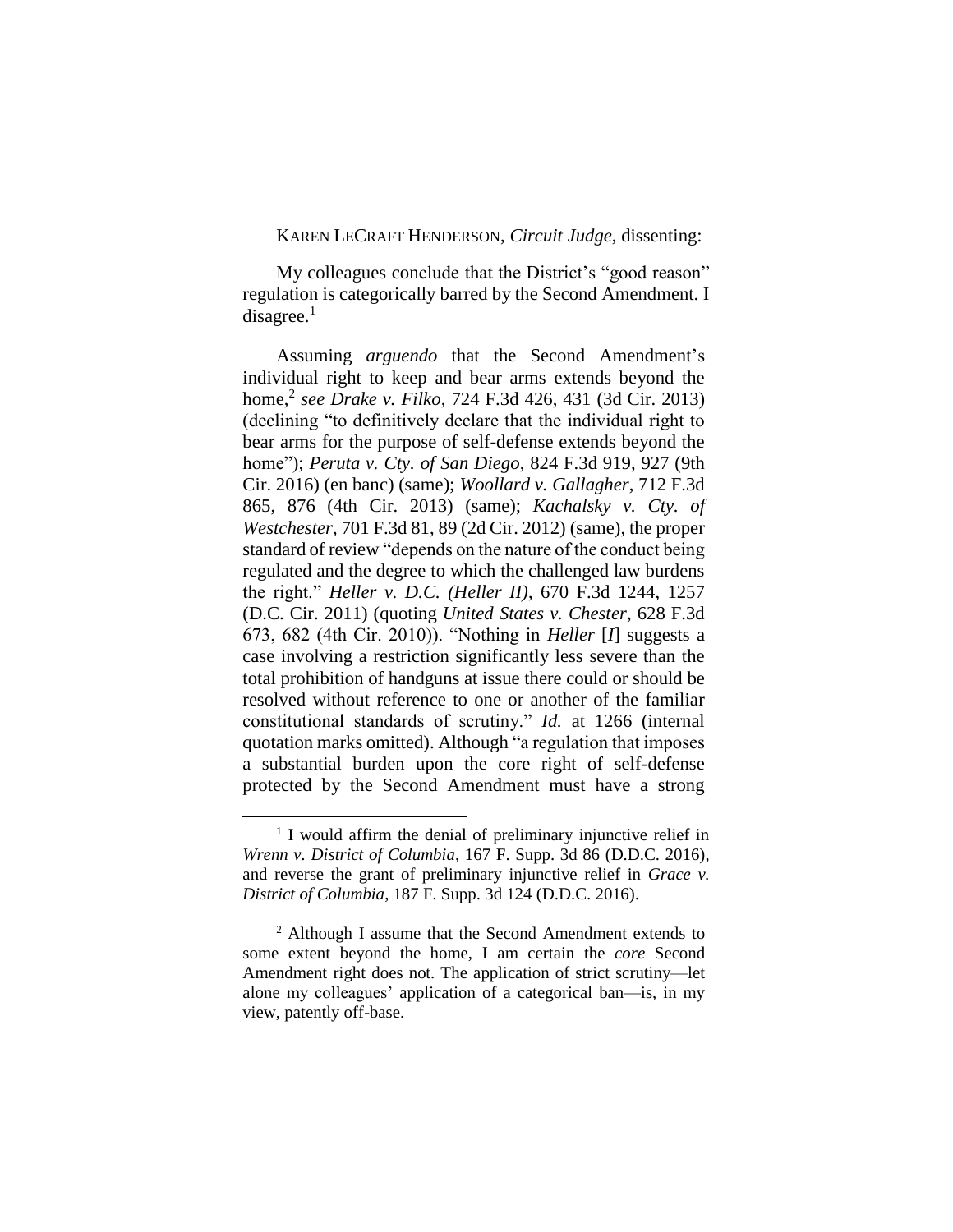justification, . . . a regulation that imposes a less substantial burden should be proportionately easier to justify." *Id.* at 1257.

The sole Second Amendment "core" right is the right to possess arms for self-defense in the home. *Drake*, 724 F.3d at 431 ("[T]he individual right to bear arms for the purpose of self-defense [in] the home [is] the 'core' of the right as identified by *Heller*."); *Kachalsky*, 701 F.3d at 89 ("Second Amendment guarantees are at their zenith within the home."); *United States v. Masciandaro*, 638 F.3d 458, 471 (4th Cir. 2011) ("[A] lesser showing is necessary with respect to laws that burden the right to keep and bear arms outside of the home."). This conclusion is evidenced, first and foremost, by the United States Supreme Court's declarations in *District of Columbia v. Heller (Heller I)* that the "the need for defense of self, family, and property is *most acute*" in the home, 554 U.S. 570, 628 (2008) (emphasis added), and in *McDonald v. City of Chicago* that "the Second Amendment protects a personal right to keep and bear arms for lawful purposes, *most notably* for self-defense within the home," 561 U.S. 742, 780 (2010) (emphasis added). By characterizing the Second Amendment right as *most* notable and *most* acute in the home, the Supreme Court necessarily implied that that right is *less* notable and *less*  acute outside the home. *See Drake*, 724 F.3d at 431; *Woollard*, 712 F.3d at 876; *Kachalsky*, 701 F.3d at 89; *Masciandaro*, 638 F.3d at 471. A right that is less notable and less acute cannot reside at the Second Amendment's core. My colleagues attempt to minimize the Supreme Court's declarations by insisting that the relevant history speaks with "one voice on the Amendment's coverage of carrying as well as keeping arms." Maj. Op. 12-13 (internal quotation marks omitted). But their view of history is with blinders on as it is contradicted by our sister circuits' extensive review of the same historical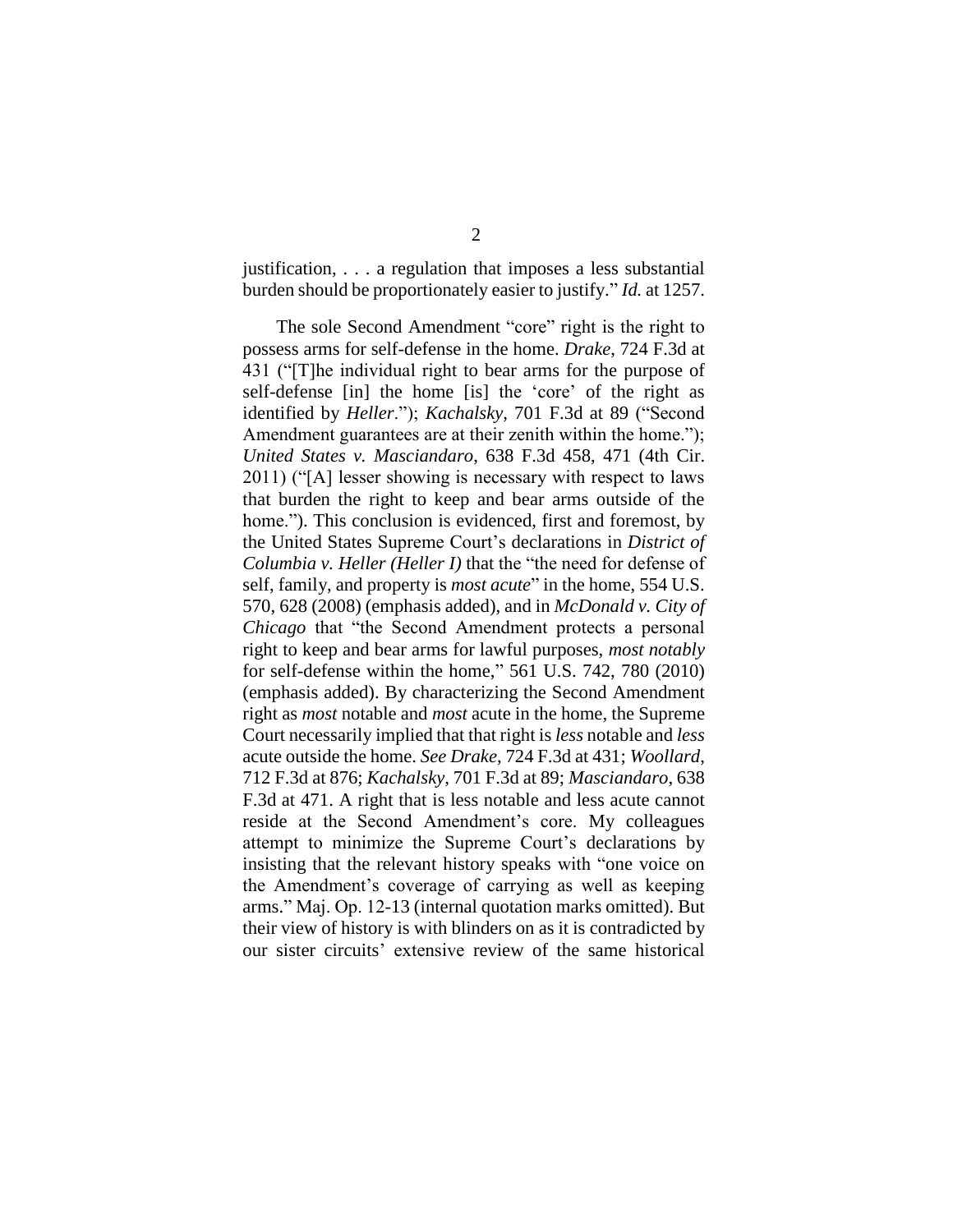record.<sup>3</sup> *Kachalsky*, 701 F.3d at 91 ("History and tradition do not speak with one voice here. What history demonstrates is that states often disagreed as to the scope of the right to bear arms, whether the right was embodied in a state constitution or the Second Amendment."); *Drake*, 724 F.3d at 431 (same); *Masciandaro*, 638 F.3d at 470-71 ("[A]s we move outside the home, firearm rights have always been more limited, because public safety interests often outweigh individual interests in self-defense."); *cf. Peruta*, 824 F.3d at 939 (in U.S. history, "the Second Amendment right to keep and bear arms does not include, in any degree, the right of a member of the general public to carry concealed firearms in public"). I would join these circuits and find that the "core" Second Amendment right does not extend beyond the home given the history upholding "public carry" regulations, a history "enshrined with[in] the scope of the Second Amendment when it was adopted." *Kachalsky*, 701 F.3d at 96 (alteration in original) ("The historical prevalence of the regulation of firearms in public demonstrates that while the Second Amendment's core concerns are strongest inside hearth and home, states have long recognized a countervailing and competing set of

<sup>&</sup>lt;sup>3</sup> The majority acknowledges that other circuits have identified regulations, including bans, regarding the public bearing of arms that were upheld by nineteenth-century courts*. See Kachalsky*, 701 F.3d at 94-96; *accord Woollard*, 712 F.3d at 876 (quoting *Masciandaro*, 638 F.3d at 470-71). They then discount those decisions as having applied a Second Amendment corollary to the First Amendment's "ample alternative channels" doctrine. Maj. Op. 20-22. I am not ready to revise history by asserting that nineteenthcentury courts used reasoning first articulated a century later. *See Peruta*, 824 F.3d at 942.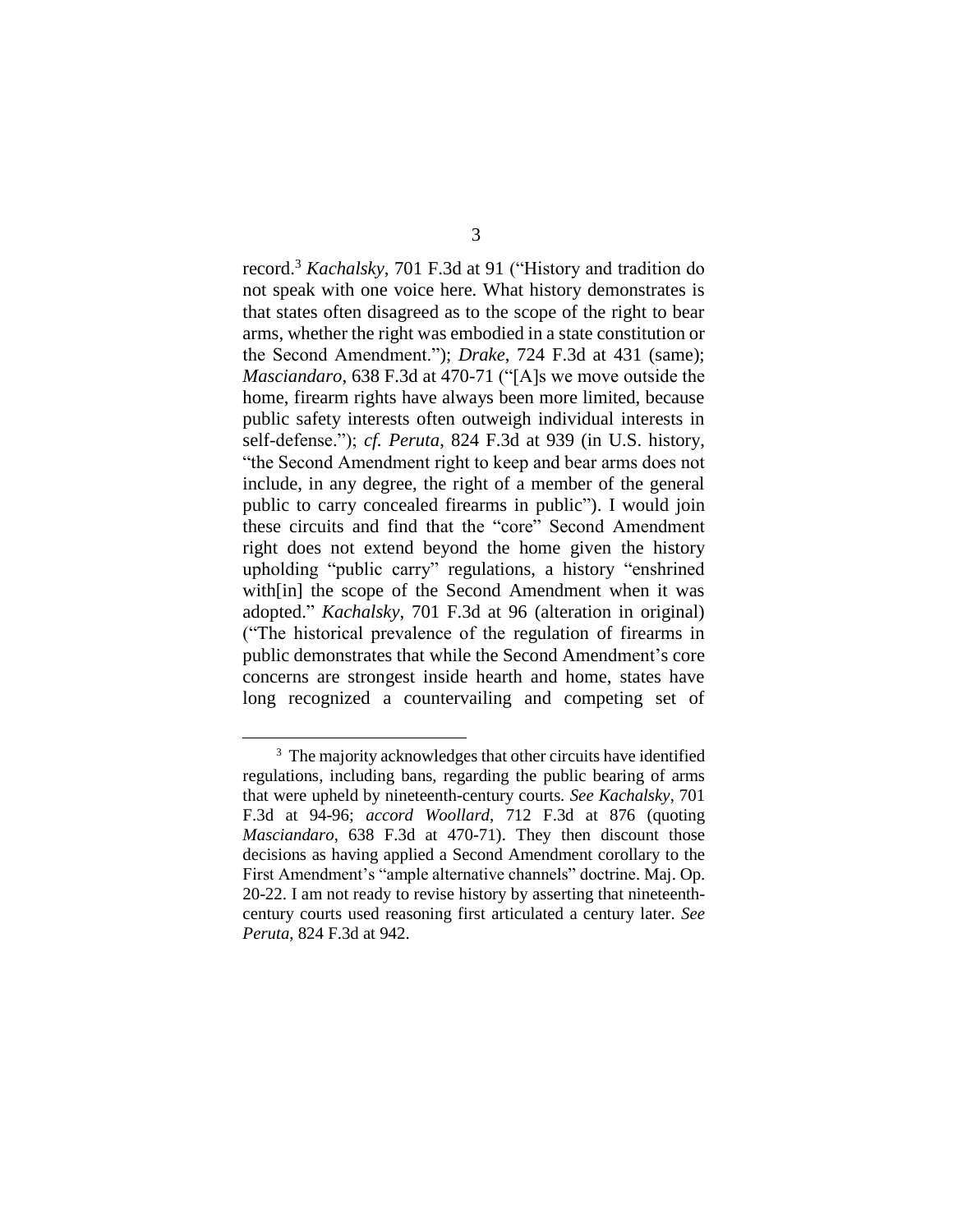concerns with regard to handgun ownership and use in public."). Regulations restricting public carrying are all the more compelling in a geographically small but heavily populated urban area like the District. *See* Joseph Blocher, *Firearm Localism*, 123 YALE L.J. 82, 108 (2013) ("American cities have traditionally had much more stringent gun control than rural areas.").

Because the District's good reason regulation does not affect firearm possession within the home and therefore does not "impose[] a substantial burden upon the core right of selfdefense protected by the Second Amendment," I believe the correct standard of review is, at most, intermediate scrutiny. *Heller II*, 670 F.3d at 1257; *accord Woollard*, 712 F.3d at 878 (recognizing "longstanding out-of-the-home/in-the-home distinction bear[ing] directly on the level of scrutiny applicable"); *Kachalsky*, 701 F.3d at 96 ("Because our tradition so clearly indicates a substantial role for state regulation of the carrying of firearms in public, we conclude that intermediate scrutiny is appropriate in this case."). For the District's challenged licensing regime to pass muster under intermediate scrutiny, it must show that the regime is "substantially related to an important governmental objective." *Heller II*, 670 F.3d at 1258 (quoting *Clark v. Jeter*, 486 U.S. 456, 461 (1988)). "That is, the District must establish a tight 'fit' between the registration requirements and an important or substantial governmental interest, a fit 'that employs not necessarily the least restrictive means but . . . a means narrowly tailored to achieve the desired objective.'" *Id.* (quoting *Bd. of Trs. of State Univ. of N.Y. v. Fox*, 492 U.S. 469, 480 (1989)). "It essentially imposes a balancing test: the law is constitutional if 'the governmental interest outweighs the burden [on constitutional rights] and cannot be achieved by means that do not infringe . . . rights as significantly.'" *Heller v. D.C. (Heller III)*, 801 F.3d 264, 282 (D.C. Cir. 2015)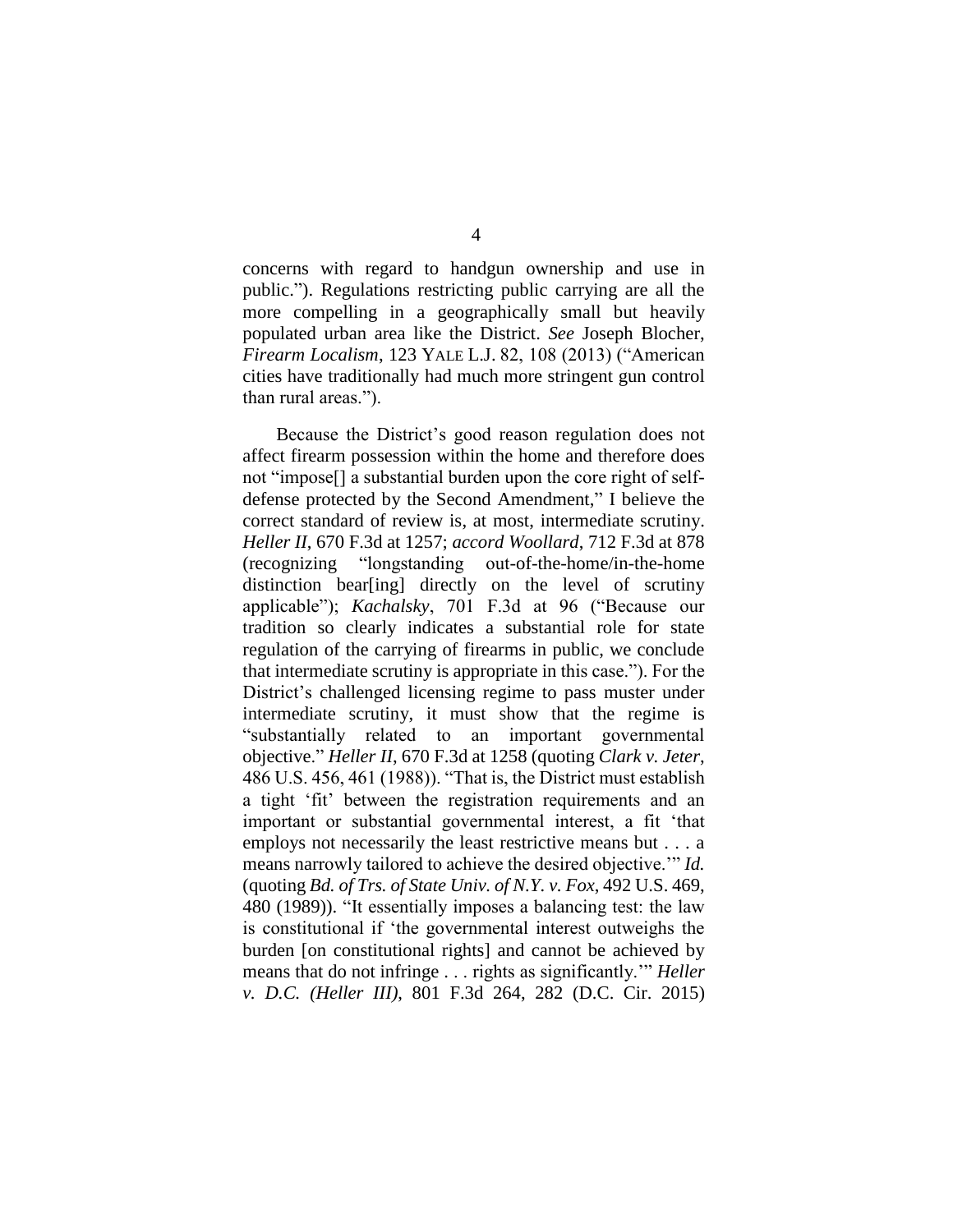(Henderson, J., concurring in part and dissenting in part) (quoting *Minneapolis Star & Tribune Co. v. Minn. Comm'r of Revenue*, 460 U.S. 575, 585 n. 7 (1983)).

As I have previously written, two additional wellgrounded principles should guide the intermediate scrutiny analysis of the District's good reason regulation. *Id.* at 282-84. First, "the nature of firearms regulation requires ample deference to the legislature." *Id.* at 282. Ample deference stems from the recognition that gun laws involve a "'complex and dynamic' issue implicating 'vast amounts of data' that the legislature is far better equipped to gather and analyze." *Id.* (quoting *Turner Broad. Sys., Inc. v. FCC*, 512 U.S. 622, 662- 64 (1994)); *cf. Holder v. Humanitarian Law Project*, 561 U.S. 1, 34 (2010) (in national security context, "information can be difficult to obtain and the impact of certain conduct difficult to assess").

Second, the District of Columbia is unique. *Heller III*, 801 F.3d at 283 (Henderson, J., concurring in part and dissenting in part). It is the seat of our national government, "a city full of high-level government officials, diplomats, monuments, parades, protests and demonstrations and, perhaps most pertinent, countless government buildings where citizens are almost universally prohibited from possessing firearms." *Id.*  Accordingly, our analysis should reflect an appreciation of "the unique challenges that confront the District as it struggles to regulate firearms in our Nation's capital." *Id.* (citing *City of L.A. v. Alameda Books, Inc.*, 535 U.S. 425, 439-40 (2002)).

I believe the District's good reason regulation passes muster under intermediate scrutiny. The District identifies two important government objectives underlying its licensing regime: the prevention of crime and the promotion of public safety. *Wrenn* Appellee Br. 41. In *Heller III*, we held, unsurprisingly, that "promoting public safety" is indeed a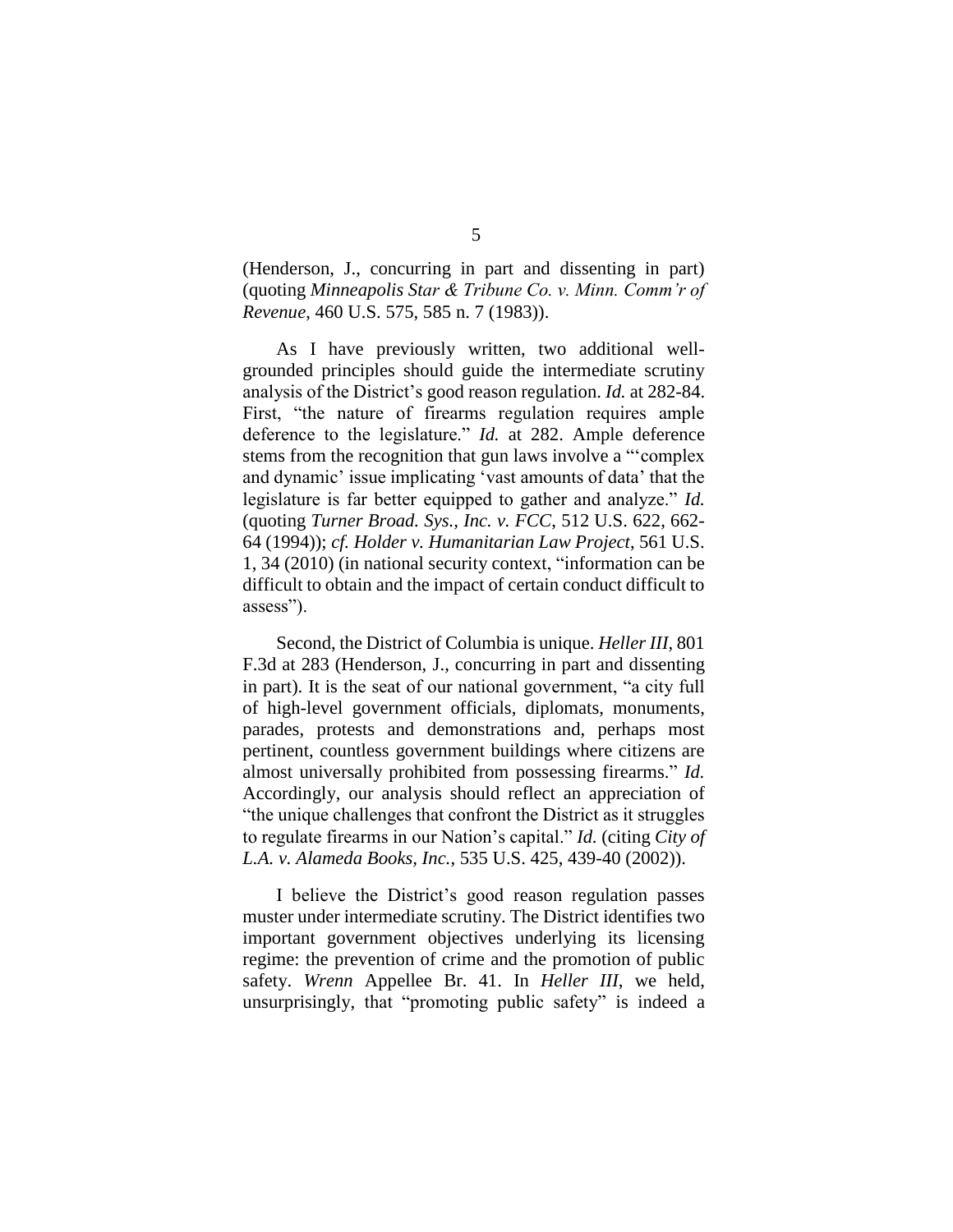substantial government interest.<sup>4</sup> *Heller III*, 801 F.3d at 274. The District has provided evidence that its licensing regime "promotes [that] substantial governmental interest [in a way] that would be achieved less effectively absent the regulation," and, at the same time, is not "substantially broader than necessary." *Id.* at 272 (quoting *Heller II*, 670 F.3d at 1258). Namely, the District highlights the empirical connection between a profusion of guns and increased violent crime, relying on, *inter alia*, the studies of leading researchers, including the National Research Council, and of the legislatures of New York, Maryland and New Jersey—all of which have put in place similar licensing regimes. *Wrenn*  Appellee Br. 41-45. Moreover, the District points to the expert testimony of District Police Chief Cathy Lanier as well as commentary from the United States Secret Service and United States Capitol Police explaining the District's special security concerns that warrant firearms restrictions. *Id.* at 44. The District's good reason regulation constitutes its legislature's analysis of a "complex and dynamic" situation, an analysis that examines "vast amounts of data" and considers the unique needs of the District. *Heller III*, 801 F.3d at 283 (Henderson, J., concurring in part and dissenting in part). The good reason regulation that emerged deserves "ample deference," *id.* at 282, that is, a deference that recognizes

[i]t is the legislature's job, not ours, to weigh conflicting evidence and make policy judgments. Indeed, assessing the risks and benefits of handgun possession and shaping a licensing scheme to maximize the competing public-policy objectives, as [the District] did, is precisely the type of discretionary judgment that officials in the

<sup>4</sup> The Supreme Court has also referred to "the significant governmental interest in public safety." *Schneck v. Pro-Choice Network of W.N.Y.*, 519 U.S. 357, 376 (1997).